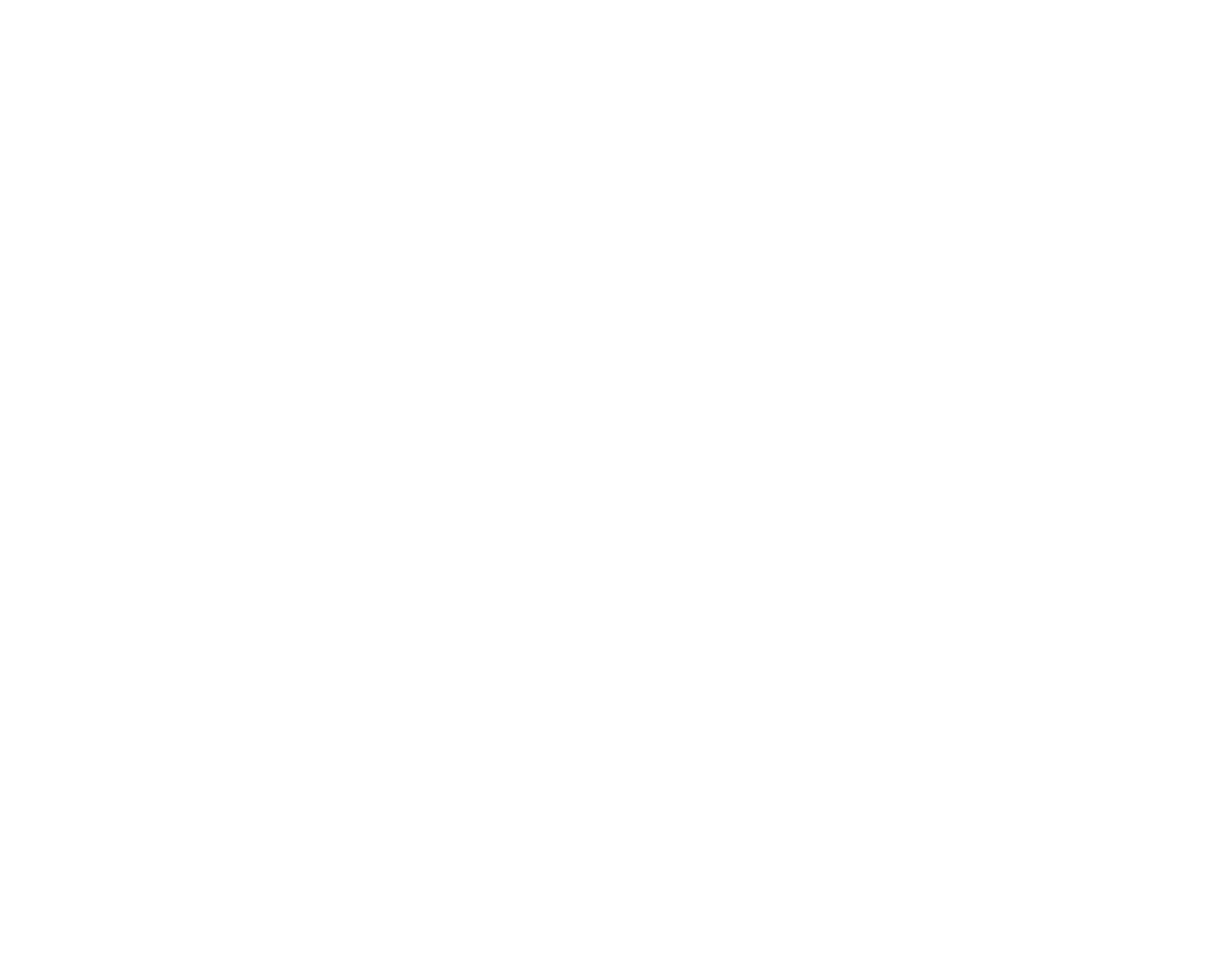# Section I: Executive Summary **Page 5** and the section I: Executive Summary Percent of Your Students Ready for College-Level Coursework Five Year Trends—Percent of Students Who Met College Readiness Benchmarks Five Year Trends—Average ACT Scores Five Year Trends—Average ACT Scores by Level of Preparation Five Year Trends—Percent and Average Composite Score by Race/Ethnicity Percent of Students in College Readiness Standards Score Ranges Average ACT College Reportable Scores by Test Session Duration Percent of Students Who Met College Readiness Benchmark Scores by Test Session Duration Section II: Academic Achievement **Page 11** Page 11 ACT Score Distributions, Cumulative Percentages, Averages, and Quartile Values Average ACT Composite Scores for Race/Ethnicity by Level of Preparation Average ACT Scores by Race/Ethnicity Percent of Students in College Readiness Standards Score Ranges Average ACT Scores by Gender Percent of Students Who Met College Readiness Benchmark Scores by Gender College Readiness Benchmark Percent and Average ACT Scores by Overall High School Curriculum College Readiness Benchmark Percent and Average ACT Scores by Content-Specific Curriculum Section III: College Readiness & Impact of Course Rigor Page 17 Percent of Students Who Met ACT College Readiness Benchmark Scores by Race/Ethnicity Average ACT Scores and Average ACT Score Changes by Common Course Patterns College Readiness Percents by Common Course Patterns Section IV: Career and Educational Aspirations **Page 25** Page 25 Distribution of Planned Educational Majors for All Students by College Plans Average ACT Composite Scores for Racial/Ethnic Groups by Post-Secondary Educational Aspirations Students' Score Report Preferences at Time of Testing Section V: Optional Writing Test Results **Page 29** Page 29 Average ACT English and Writing Scores by Race/Ethnicity and Gender for students who took ACT Writing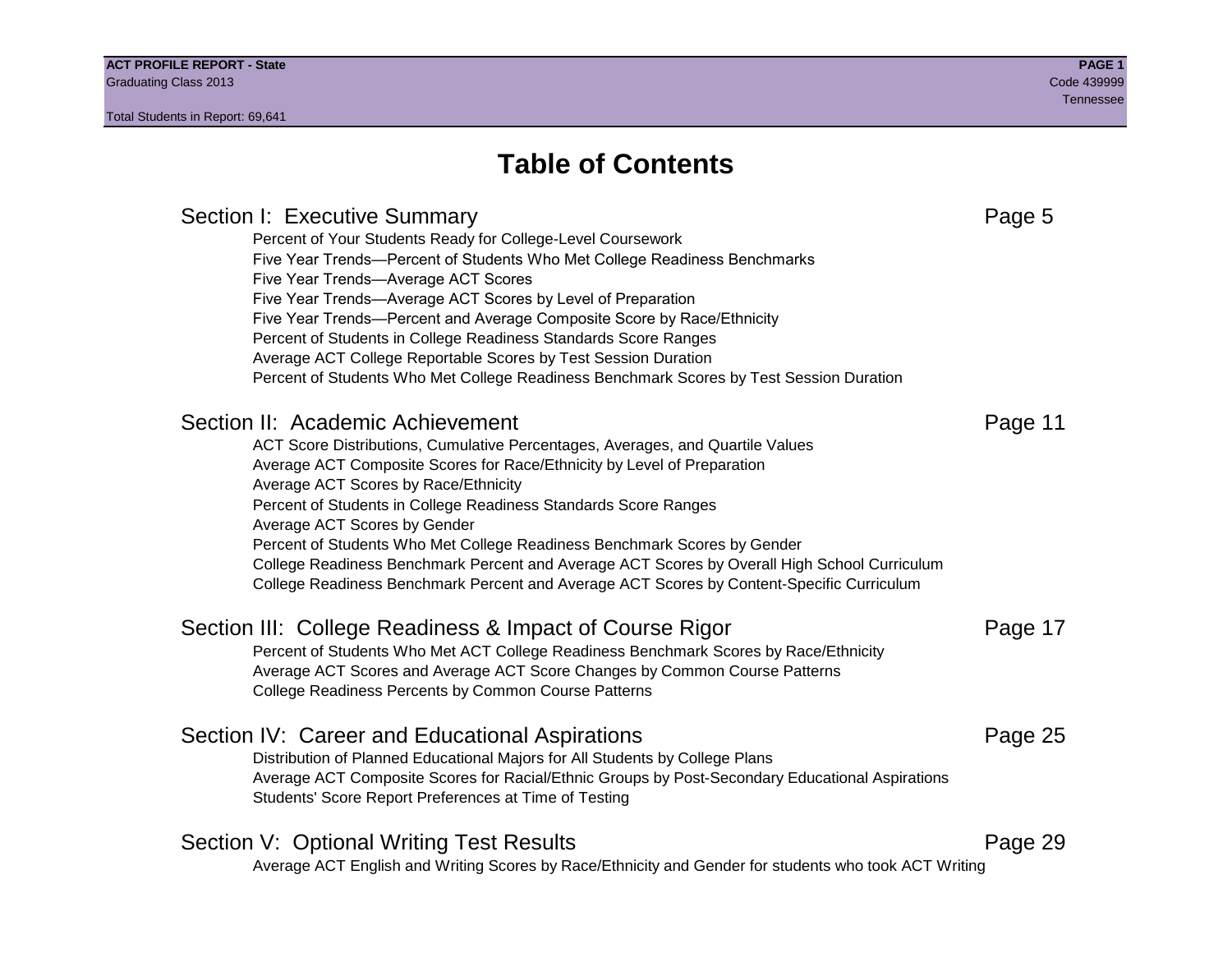This report provides information about the performance of your 2013 graduating seniors who took the ACT as sophomores, juniors, or seniors; and self-reported at the time of testing that they were scheduled to graduate in 2013. Beginning with the Graduating Class of 2013, all students whose scores are college reportable, both standard and extended time tests, are now included in the report.

This report focuses on:

**Performance** - student test performance in the context of college readiness

**Access** - number of your graduates exposed to college entrance testing and the percent of race/ethnicity participation

**Course Selection** - percent of students pursuing a core curriculum

**Course Rigor** - impact of rigorous coursework on achievement

**College Readiness** - percent of students meeting ACT College Readiness Benchmark Scores in each content area

**Awareness** - extent to which student aspirations match performance

**Articulation** - colleges and universities to which your students send test results

Each year, test data for a school, district, and the state represents a different cohort of students. ACT encourages educators to focus on trends (3, 5, 10 years), not year-to-year changes. Such changes can represent normal – even expected – fluctuations. On the other hand, trend lines offer more insight into what is happening in a school, district, or the state.

Furthermore, ACT encourages educators to measure student performance in the context of college readiness measures. The focus should be on the number and percentage of students who met or exceeded ACT's College Readiness Benchmark Scores, a measure that is much more meaningful and understandable than an average composite score for a group of students.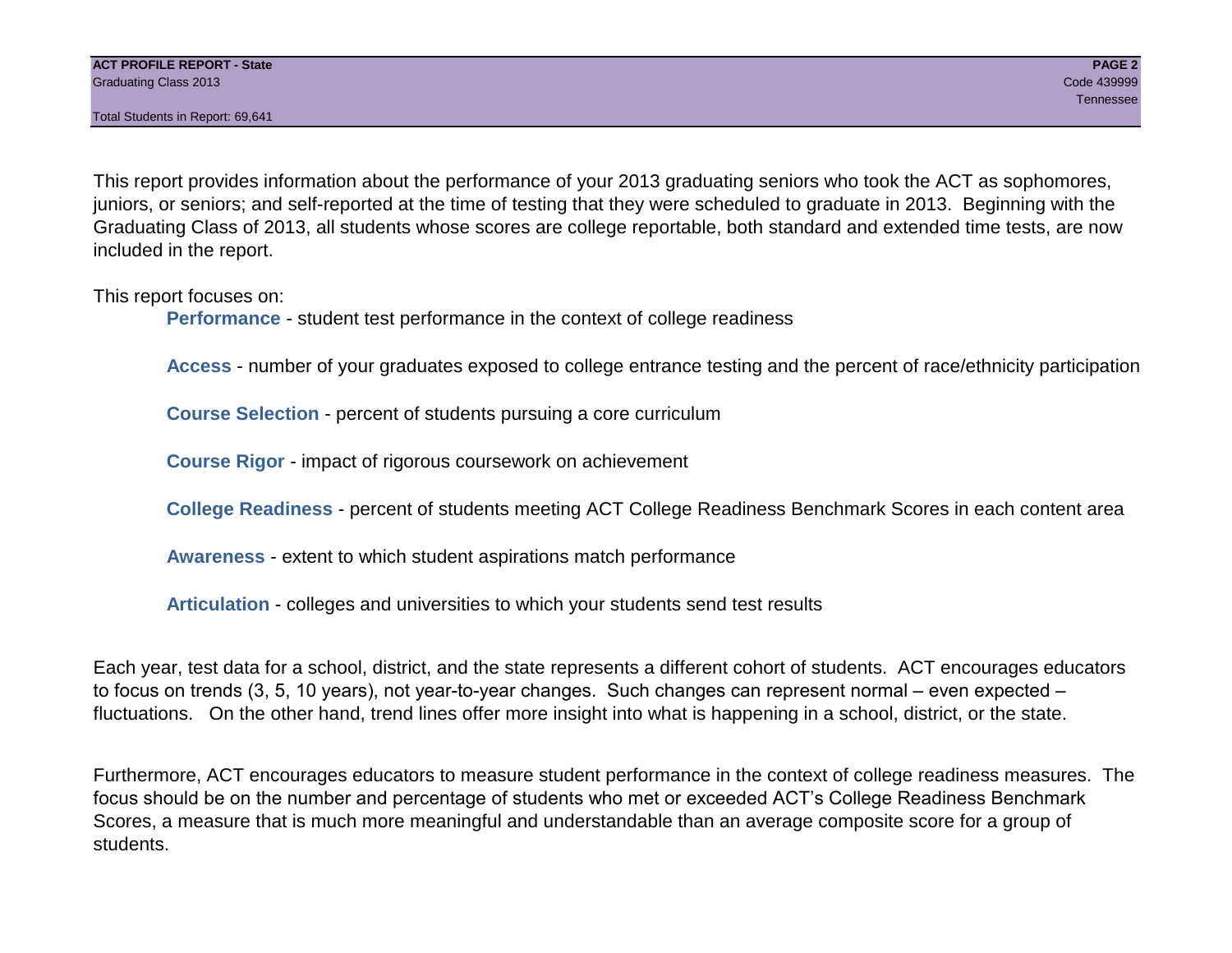# **The ACT is a curriculum-based measure of college readiness. ACT components include:**

Tests of academic achievement in English, math, reading, science, and writing (optional) High school grade and course information Student Profile Section Career Interest Inventory

# **The ACT:**

Every few years, ACT conducts the **ACT National Curriculum Survey** to ensure its curriculum-based assessment tools accurately measure the skills high school teachers teach and instructors of entry-level college courses expect. The ACT is the only college readiness test designed to reflect the results of such a survey.

ACT's **College Readiness Standards** are sets of statements intended to help students, parents and educators understand the meaning of test scores. The standards relate test scores to the types of skills needed for success in high school and beyond. They serve as a direct link between what students have learned and what they are ready to do next. The ACT is the only college readiness test for which scores can be tied directly to standards. *Connecting College Readiness Standards to the Classroom* interpretive guides can be found at www.act.org/standard/infoserv.html.

Only the ACT reports **College Readiness Benchmark Scores** – A benchmark score is the minimum score needed on an ACT subject-area test to indicate a 50% chance of obtaining a B or higher or about a 75% chance of obtaining a C or higher in the corresponding credit-bearing college courses, which include English Composition, Algebra, Social Science and Biology. These scores were empirically derived based on the actual performance of students in college. The College Readiness Benchmark Scores, updated for 2013, are:

| College Course/Course Area | <b>ACT Test</b> | <b>Benchmark Score</b> |
|----------------------------|-----------------|------------------------|
| <b>English Composition</b> | English         | 18                     |
| Algebra                    | Mathematics     | 22                     |
| <b>Social Sciences</b>     | Reading         | 22                     |
| Biology                    | Science         | 23                     |

For more information, go to www.act.org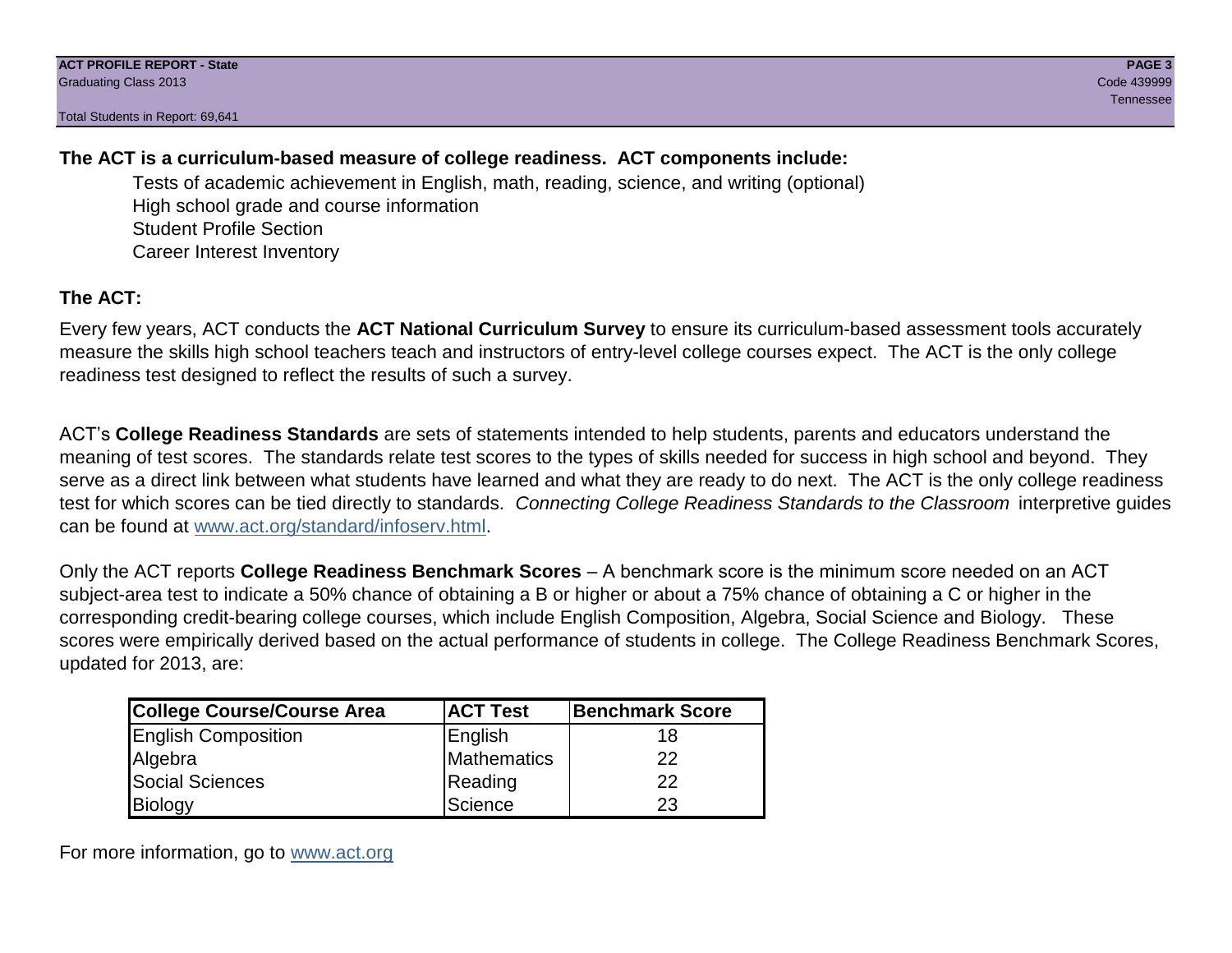# **How to Improve Scores and Increase College Readiness**

18% of your students met all four ACT College Readiness Benchmark Scores (Table 1.1). To improve students' scores and increase the percentage of students identified as college ready, ACT suggests:

PROVIDING ACCESS FOR ALL STUDENTS TO TAKE THE ACT: 69,641 of your students are included in this report (the 'cohort'). Increasing access insures that more students have the opportunity to consider college and allows the reader to use this report to evaluate how well courses and instructional programs are preparing students for college and work.

MAKING CORE CURRICULUM A PRIORITY: Emphasize the need for all students to develop college and work ready skills, regardless of postsecondary aspirations. 70% of the students in the cohort reported taking courses that would be considered 'Core or More' (Table 1.4).

MAKING SURE STUDENTS ARE TAKING THE RIGHT KINDS OF COURSES: Table 3.2 reports 3% of the cohort took less than three years of math courses. Of these students, 3% were college ready. 10% of the cohort reported taking a course sequence of Algebra I, Algebra II, and Geometry. 6% of these students were college ready. In comparison, 34% of the students who took 3 or more years of math beyond Algebra I, Algebra II, and Geometry were college ready. Getting more students ready for Algebra prior to 9th grade will increase the chances that students will be prepared for and take advanced-level math courses.

Similarly, Table 3.2 reports 10% of the cohort took less than three years of natural science courses. 22% of these students were college ready. In comparison, 28% of students who took at least three years of science coursework were college ready.

EVALUATING RIGOR OF COURSES: Table 2.6 reports the percentage of students falling in each of the ACT College Readiness Standards score ranges. For example, approximately 63% of the cohort fall into the lowest three Mathematics score ranges. To increase these students' achievement, identify the standards they should focus on next by accessing ACT's College Readiness Standards at www.act.org/standard.

PLAN GUIDANCE ACTIVITIES BASED ON STUDENTS' CAREER AND COLLEGE ASPIRATIONS: Data in Tables 4.1 and 4.2 enable the reader to determine if aspirations are consistent with academic performance and whether among students with similar aspirations, academic performance is consistent across racial/ethnic groups.

For more information on interpreting data in this report, or to learn how ACT can help your students improve their readiness for college and the workplace, contact ACT Customer Service at 319-337-1309 or customerservices@act.org.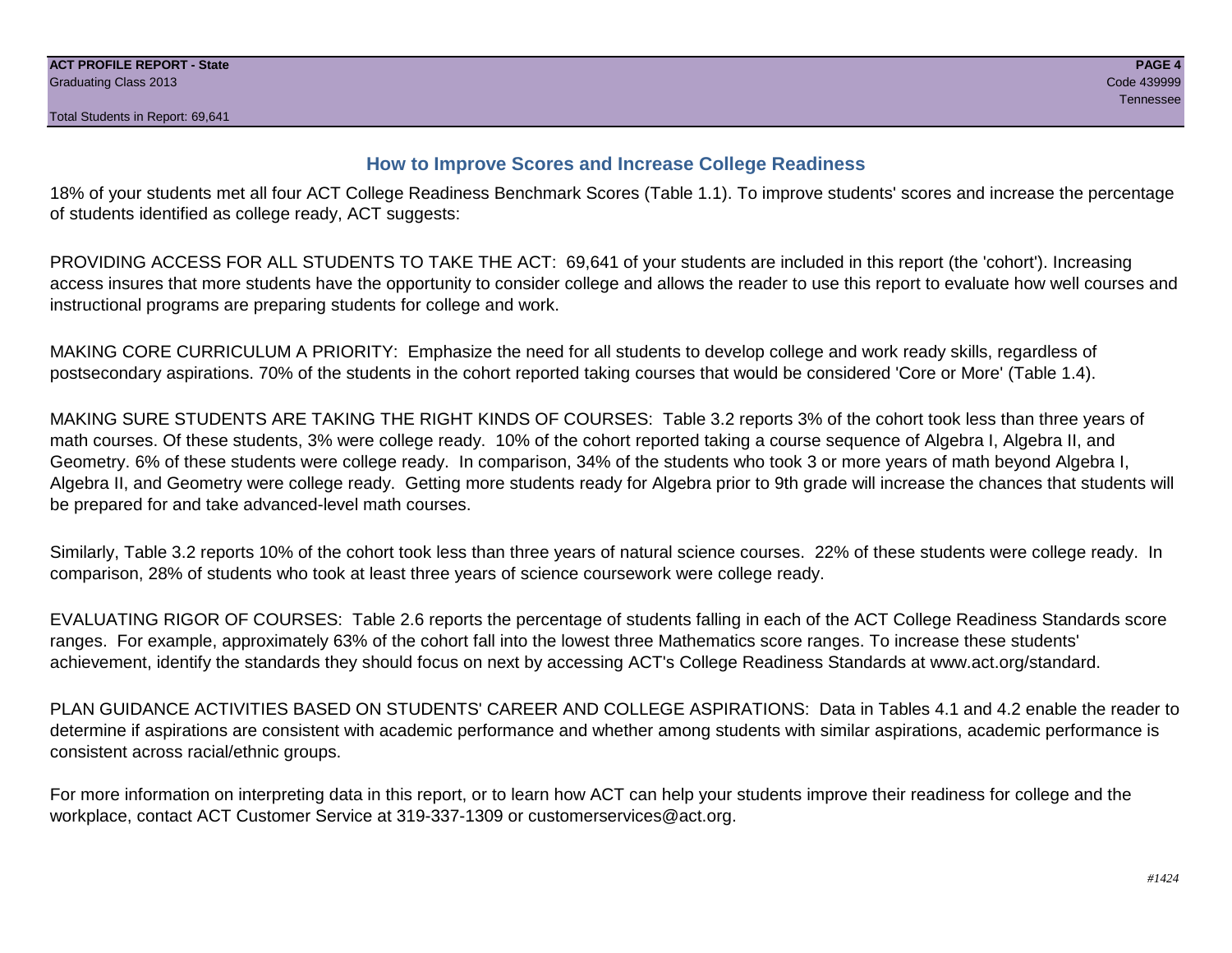**ACT PROFILE REPORT - State: SECTION I, EXECUTIVE SUMMARY PAGE 5** Graduating Class 2013 Code 439999

Total Students in Report: 69,641

Tennessee in die Staatsmannen van die Staatsmannen van die Staatsmannen van die Staatsmannen van die Staatsman

# Section I Executive Summary

Beginning with the Graduating Class of 2013, all students whose scores are college reportable, both standard and extended time tests, are now included. Also beginning with the 2013 Graduating Class data, College Readiness Benchmarks for Reading and Science were updated to reflect the most recent college coursework research.

> To find the results of only standard time or extended time test takers, refer to Tables 1.7 and 1.8 on page 10.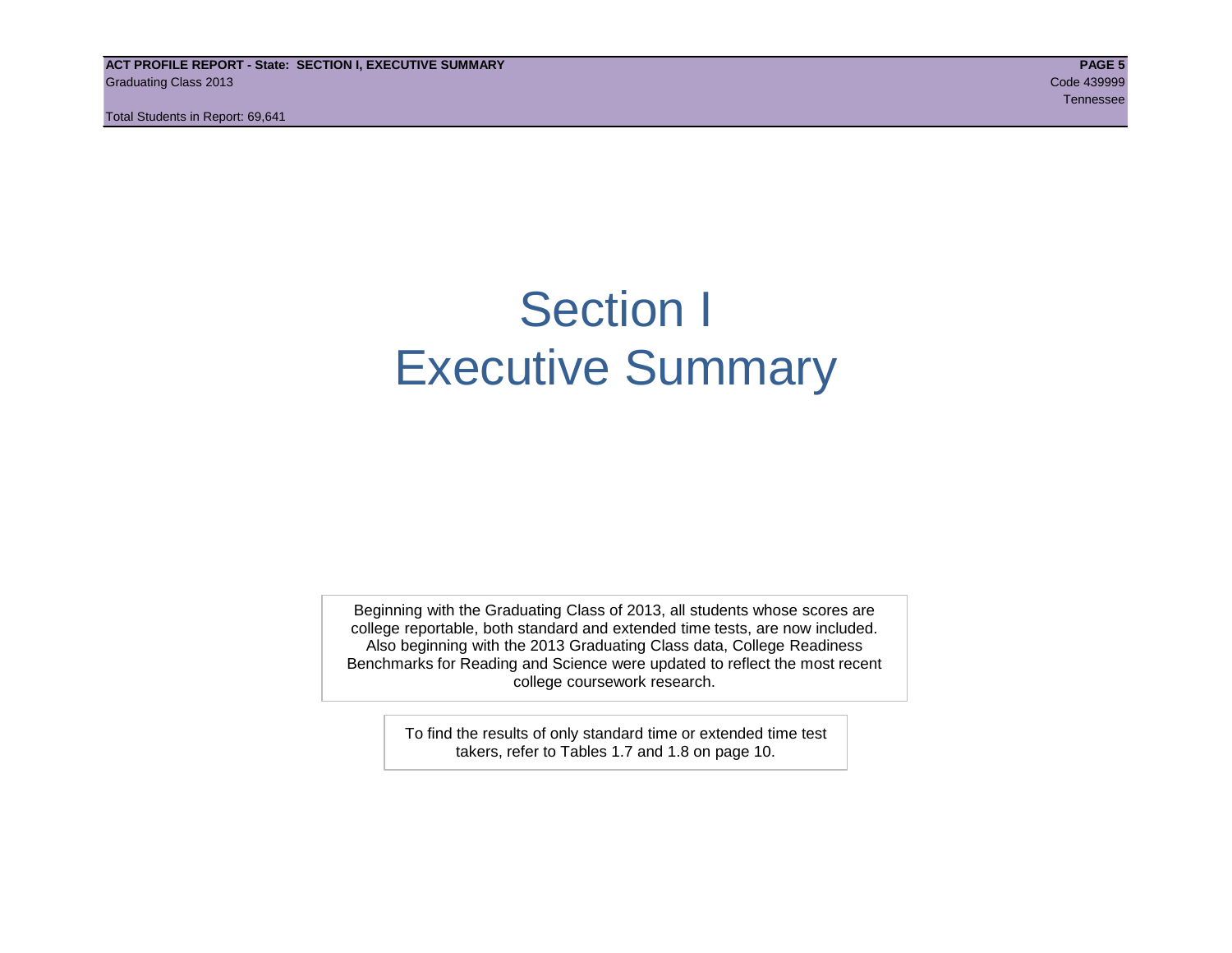#### **ACT PROFILE REPORT - State: SECTION I, EXECUTIVE SUMMARY PAGE 6** Graduating Class 2013 Code 439999

Total Students in Report: 69,641





**A benchmark score is the minimum score needed on an ACT subject-area test to indicate a 50% chance of obtaining a B or higher or about a 75% chance of obtaining a C or higher in the corresponding credit-bearing college course.**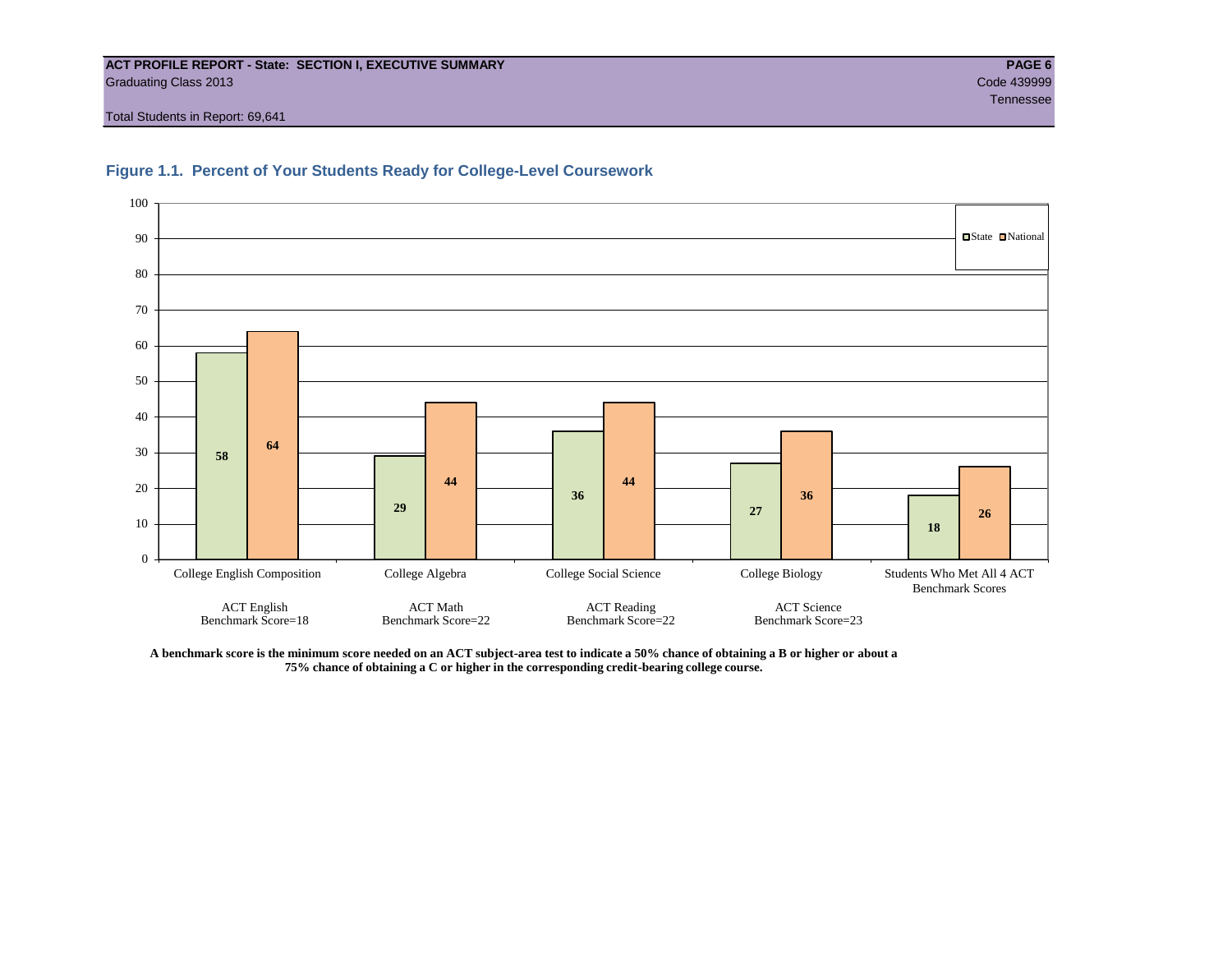#### **ACT PROFILE REPORT - State: SECTION I, EXECUTIVE SUMMARY PAGE 7** Graduating Class 2013 Code 439999

Tennessee in die Staatsmannen van die Staatsmannen van die Staatsmannen van die Staatsmannen van die Staatsman

Total Students in Report: 69,641

|      |              | <b>Number of Students</b> |              |                |       |                    |              | <b>Percent Who Met Benchmarks</b> |              |                |              |                     |
|------|--------------|---------------------------|--------------|----------------|-------|--------------------|--------------|-----------------------------------|--------------|----------------|--------------|---------------------|
|      |              | <b>Tested</b>             |              | <b>English</b> |       | <b>Mathematics</b> |              | Reading                           |              | <b>Science</b> |              | <b>Met All Four</b> |
| Year | <b>State</b> | <b>National</b>           | <b>State</b> | National       | State | National           | <b>State</b> | National                          | <b>State</b> | National       | <b>State</b> | National            |
| 2009 | 52,052       | .480,469                  | 69           | 67             | 33    | 42                 | 50           | 53                                | 24           | 28             | 18           | 23                  |
| 2010 | 66,552       | .568.835                  | 59           | 66             | 27    | 43                 | 43           | 52                                | 20           | 29             | 16           | 24                  |
| 2011 | 68,524       | .623,112                  | 58           | 66             | 27    | 45                 | 41           | 52                                | 20           | 30             | 15           | 25                  |
| 2012 | 68,095       | .666,017                  | 59           | 67             | 29    | 46                 | 43           | 52                                | 21           | 31             | 16           | 25                  |
| 2013 | 69,641       | 1,799,243                 | 58           | 64             | 29    | 44                 | 36           | 44                                | 27           | 36             | 18           | 26                  |

# **Table 1.1. Five Year Trends—Percent of Students Who Met College Readiness Benchmarks**

# **Table 1.2. Five Year Trends—Average ACT Scores**

|      |              | <b>Number of Students</b> |              |                |       |                    |       | <b>Average ACT Scores</b> |              |                |              |                  |
|------|--------------|---------------------------|--------------|----------------|-------|--------------------|-------|---------------------------|--------------|----------------|--------------|------------------|
|      |              | Tested                    |              | <b>English</b> |       | <b>Mathematics</b> |       | <b>Reading</b>            |              | <b>Science</b> |              | <b>Composite</b> |
| Year | <b>State</b> | <b>National</b>           | <b>State</b> | National       | State | National           | State | <b>National</b>           | <b>State</b> | National       | <b>State</b> | National         |
| 2009 | 52.052       | ,480,469                  | 20.7         | 20.6           | 19.8  | 21.0               | 21.0  | 21.4                      | 20.4         | 20.9           | 20.6         | 21.1             |
| 2010 | 66,552       | .568.835                  | 19.4         | 20.5           | 19.0  | 21.0               | 19.9  | 21.3                      | 19.6         | 20.9           | 19.6         | 21.0             |
| 2011 | 68.524       | ,623,112                  | 19.4         | 20.6           | 19.0  | 21.1               | 19.7  | 21.3                      | 19.4         | 20.9           | 19.5         | 21.1             |
| 2012 | 68,095       | .666,017                  | 19.6         | 20.5           | 19.1  | 21.1               | 19.9  | 21.3                      | 19.6         | 20.9           | 19.7         | 21.1             |
| 2013 | 69,641       | 1,799,243                 | 19.3         | 20.2           | 19.1  | 20.9               | 19.8  | 21.1                      | 19.4         | 20.7           | 19.5         | 20.9             |

# **Table 1.3. Five Year Trends—Average ACT Scores Nationwide**

|      | <b>Number of Students</b> |                |                    | <b>Average ACT Scores</b> |                |                  |
|------|---------------------------|----------------|--------------------|---------------------------|----------------|------------------|
| Year | Tested                    | <b>English</b> | <b>Mathematics</b> | Reading                   | <b>Science</b> | <b>Composite</b> |
| 2009 | ,480,469                  | 20.6           | 21.0               | 21.4                      | 20.9           | 21.1             |
| 2010 | ,568,835                  | 20.5           | 21.0               | 21.3                      | 20.9           | 21.0             |
| 2011 | ,623,112                  | 20.6           | 21.1               | 21.3                      | 20.9           | 21.1             |
| 2012 | ,666,017                  | 20.5           | 21.1               | 21.3                      | 20.9           | 21.1             |
| 2013 | ,799,243                  | 20.2           | 20.9               | 21.1                      | 20.7           | 20.9             |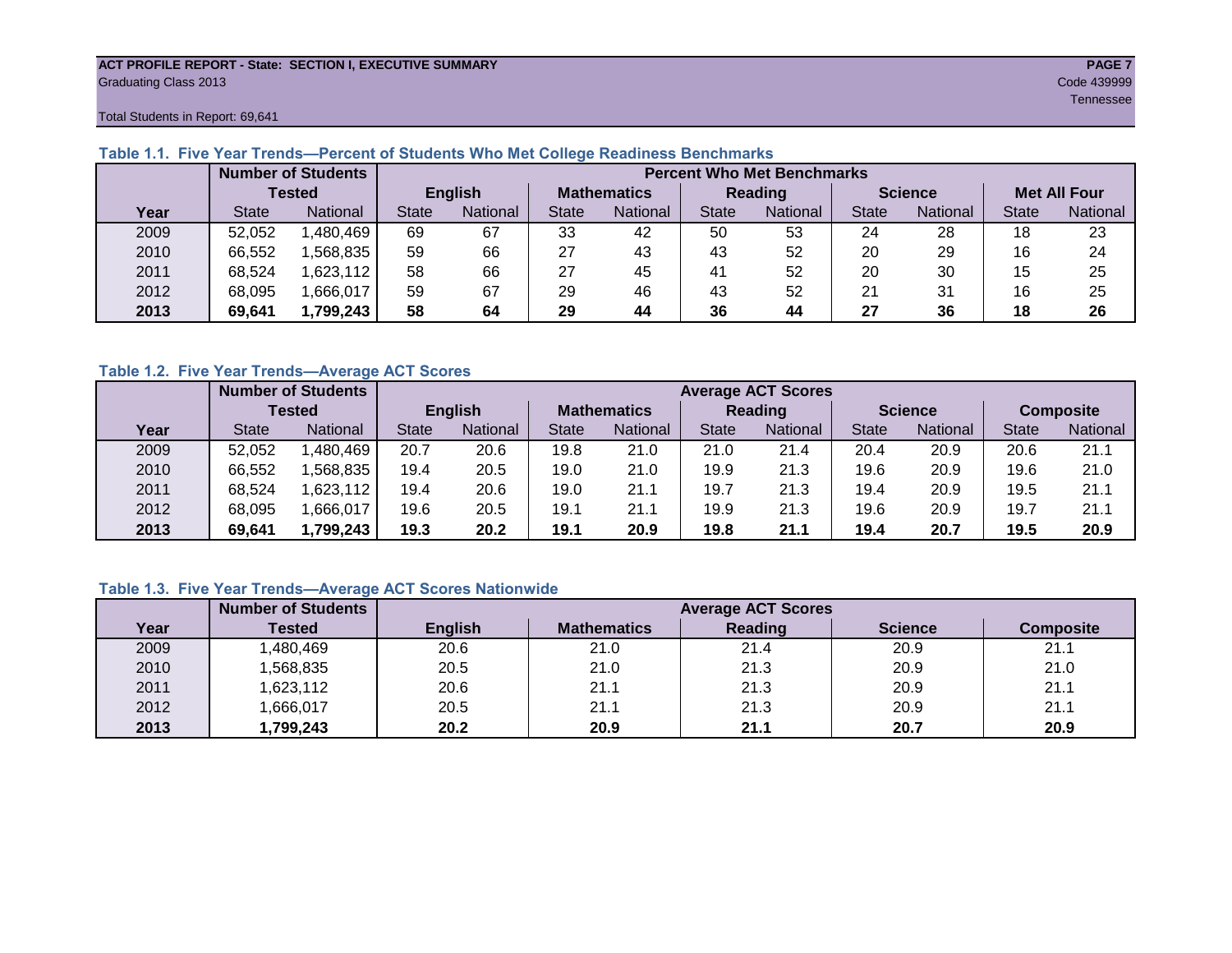#### **ACT PROFILE REPORT - State: SECTION I, EXECUTIVE SUMMARY PAGE 8** Graduating Class 2013 Code 439999

#### Total Students in Report: 69,641

|      |         |                                     |      |                      |         |                |         |                    |         | <b>Average ACT Scores</b> |         |                |         |                  |
|------|---------|-------------------------------------|------|----------------------|---------|----------------|---------|--------------------|---------|---------------------------|---------|----------------|---------|------------------|
|      |         | <b>Number of Students</b><br>Tested |      | Percent <sup>2</sup> |         | <b>English</b> |         | <b>Mathematics</b> |         | <b>Reading</b>            |         | <b>Science</b> |         | <b>Composite</b> |
|      |         |                                     | Core | Less <sup>7</sup>    |         |                |         |                    |         |                           |         |                |         |                  |
|      | Core or | Less than                           | or   | than                 | Core or | Less than      | Core or | Less than          | Core or | Less than                 | Core or | Less than      | Core or | Less than        |
| Year | More    | Core                                | More | Core                 | More    | Core           | More    | Core               | More    | Core                      | More    | Core           | More    | Core             |
| 2009 | 37,297  | 13,918                              | 72   | 27                   | 21.6    | 18.7           | 20.5    | 18.2               | 21.7    | 19.3                      | 21.0    | 18.8           | 21.3    | 18.9             |
| 2010 | 41.629  | 22.318                              | 63   | 34                   | 21.1    | 16.9           | 20.1    | 17.3               | 21.3    | 17.8                      | 20.8    | 17.8           | 20.9    | 17.6             |
| 2011 | 43,774  | 22.054                              | 64   | 32                   | 20.9    | 16.9           | 20.0    | 17.3               | 21.0    | 17.7                      | 20.5    | 17.6           | 20.7    | 17.5             |
| 2012 | 44,352  | 20.918                              | 65   | 31                   | 21.0    | 17.1           | 20.0    | 17.5               | 21.0    | 18.0                      | 20.6    | 17.9           | 20.8    | 17.7             |
| 2013 | 48,654  | 16.003                              | 70   | 23                   | 20.5    | 17.0           | 19.8    | 17.7               | 20.8    | 18.0                      | 20.3    | 17.9           | 20.5    | 17.8             |

# **Table 1.4. Five Year Trends—Average ACT Scores by Level of Preparation**

<sup>1</sup>"Core or More" results correspond to students taking four or more years of English AND three or more years each of math, social studies, and natural science.

 $2$ Percent of all students tested. Numbers will not add up to 100% due to student non-response.

# **Table 1.5. Five Year Trends—Percent and Average Composite Score by Race/Ethnicity**

|                                        |        | 2009 |      |        | 2010       |      |        | 2011 |      |        | 2012 |      |        | 2013 |      |
|----------------------------------------|--------|------|------|--------|------------|------|--------|------|------|--------|------|------|--------|------|------|
|                                        | N      | %    | Avg  | N      | %          | Avg  | N      | %    | Avg  | N      | %    | Ava  | N      | %    | Avg  |
| <b>All Students</b>                    | 52.052 | 100  | 20.6 | 66.552 | 100        | 19.6 | 68.524 | 100  | 19.5 | 68.095 | 100  | 19.7 | 69.641 | 100  | 19.5 |
| Black/African American                 | 10.283 | 20   | 16.9 | 13,267 | 20         | 16.3 | 14,215 | 21   | 16.3 | 13.748 | 20   | 16.4 | 13.403 | 19   | 16.3 |
| American Indian/Alaska Native          | 179    |      | 19.9 | 257    | 0          | 18.9 | 275    | 0    | 18.6 | 249    | 0    | 18.1 | 253    | 0    | 17.7 |
| White                                  | 36,911 |      | 21.6 | 45.980 | 69         | 20.6 | 46.104 | 67   | 20.5 | 45.546 | 67   | 20.7 | 46.429 | 67   | 20.5 |
| Hispanic/Latino                        | .220   |      | 19.2 | 2.044  | 3          | 18.0 | 2,682  |      | 18.2 | 3,286  | 5.   | 18.3 | 3,535  |      | 18.1 |
| Asian                                  | 876    |      | 22.9 | .128   | $\sqrt{2}$ | 22.5 | .108   | 2    | 22.3 | 1,093  | 2    | 22.4 | 1,179  |      | 22.2 |
| Native Hawaiian/Other Pacific Islander |        |      |      |        | 0          |      | 28     | 0    | 20.0 | 84     | 0    | 20.1 | 81     |      | 18.8 |
| Two or more races                      | 859    |      | 20.7 | ,282   | $\sim$     | 19.7 | .345   |      | 19.8 | 1.610  | ົ    | 20.2 | 1,807  |      | 20.0 |
| Prefer not to respond/No response      | .724   |      | 20.8 | 2,594  | 4          | 19.1 | 2,767  | 4    | 19.0 | 2.479  | 4    | 19.0 | 2,954  | 4    | 19.0 |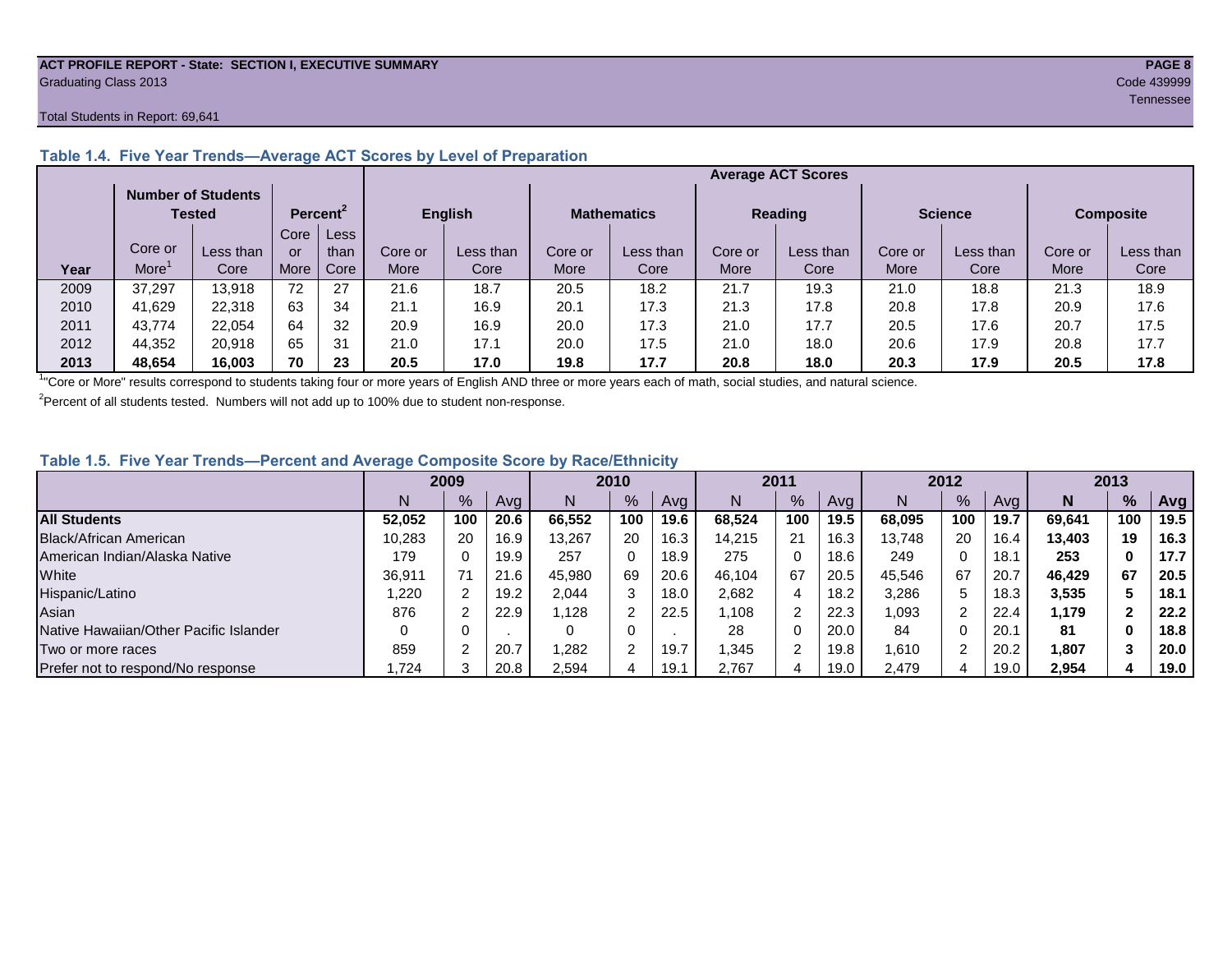#### **ACT PROFILE REPORT - State: SECTION I, EXECUTIVE SUMMARY PAGE 9 Graduating Class 2013** Code 439999

# Tennessee in die Staatsmannen van die Staatsmannen van die Staatsmannen van die Staatsmannen van die Staatsman

### Total Students in Report: 69,641

# **Table 1.6. Percent of Students in College Readiness Standards Score Ranges**

| <b>CRS</b>    | <b>English</b>      | <b>Mathematics</b>                    | Reading             | <b>Science</b>       |
|---------------|---------------------|---------------------------------------|---------------------|----------------------|
| Range         | (Benchmark = $18$ ) | (Benchmark = $22$ )                   | (Benchmark = $22$ ) | $(Benchmark = 23)$   |
|               | 100%                | 100%                                  | 100%                | 100%                 |
| $1 - 12$      | 50%<br>17%<br>13%   | 50%                                   | 50%<br>12%<br>$8\%$ | 50%<br>10%<br>$7\%$  |
|               | $0\%$               | 1%<br>$1\%$<br>$0\%$                  | $0\%$               | 0%                   |
|               | 100%                | 100%                                  | 100%                | 100%                 |
| $13 - 15$     | 50%<br>15%<br>13%   | 50%<br>25%<br>14%                     | 50%<br>17%<br>13%   | 50%<br>14%<br>10%    |
|               | $0\%$               | 0%                                    | $0\%$               | 0%                   |
|               | 100%                | 100%                                  | 100%                | 100%                 |
| 16-19         | 50%<br>19%<br>18%   | 37%<br>33%<br>50%                     | 50%<br>22%<br>21%   | 26%<br>50%<br>23%    |
|               | $0\%$               | $0\%$                                 | $0\%$               | 0%                   |
|               | 100%                | 100%                                  | 100%                | 100%                 |
| $20 - 23$     | 50%<br>25%<br>23%   | 50%<br>19%<br>17%                     | 50%<br>24%<br>22%   | 30%<br>28%<br>50%    |
|               | $0\%$               | 0%                                    | $0\%$               | 0%                   |
|               | 100%                | 100%                                  | 100%                | 100%                 |
| $24 - 27$     | 50%<br>16%<br>14%   | 50%<br>21%<br>14%                     | 50%<br>15%<br>14%   | 50%<br>20%<br>16%    |
|               | $0\%$               | $0\%$                                 | $0\%$               | 0%                   |
| 28-32         | 100%                | 100%                                  | 100%                | 100%                 |
|               | 50%<br>10%<br>$8\%$ | 50%<br>9%<br>5%                       | 50%<br>13%<br>10%   | 50%<br>8%<br>5%      |
|               | $0\%$               | $0\%$                                 | $0\%$               | 0%                   |
| 33-36         | 100%                | 100%                                  | 100%                | 100%                 |
|               | 50%<br>$5\%$<br>4%  | 50%                                   | 50%<br>$5\%$        | 50%                  |
|               | $0\%$               | $3%$<br>1%<br>0%                      | $3%$<br>$0\%$       | $2\%$<br>1%<br>$0\%$ |
|               | 100%                | 100%                                  | 100%                | 100%                 |
| % At or Above | 64%<br>58%          | 44%                                   | 44%                 |                      |
| Benchmark     | 50%                 | 50%<br>29%                            | 36%<br>50%          | 36%<br>50%<br>27%    |
|               | $0\%$               | 0%                                    | 0%                  | $0\%$                |
|               |                     | $=$ State<br><b>Contract Contract</b> | $=$ National        |                      |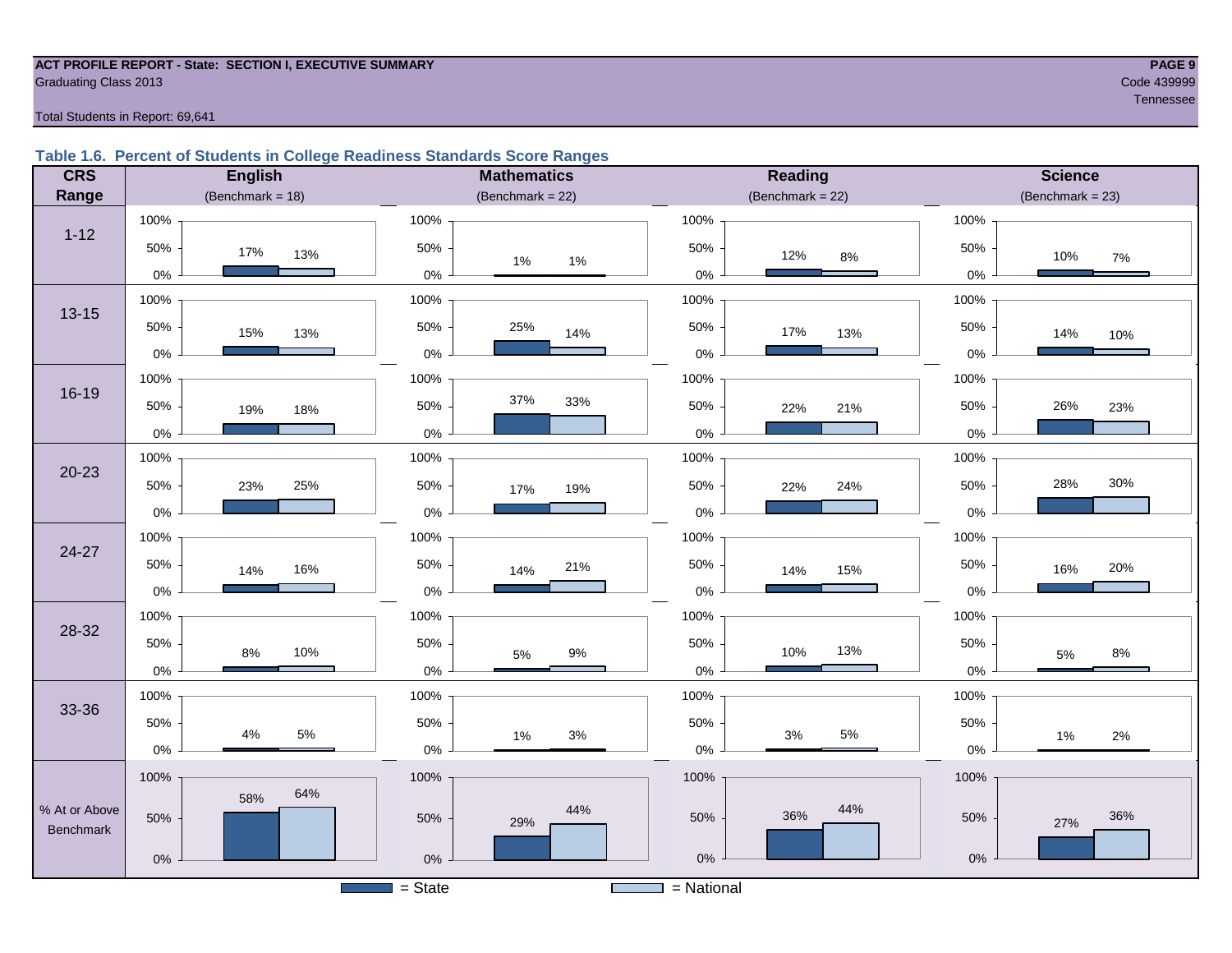#### **ACT PROFILE REPORT- State: SECTION II, ACADEMIC ACHIEVEMENT PAGE 10** Graduating Class 2013 Code 439999

Total Students in Report: 69,641

| <b>Student Group</b> | <b>Test Session</b>  |           |         |         |             | <b>Average ACT Scores</b> |         |           |
|----------------------|----------------------|-----------|---------|---------|-------------|---------------------------|---------|-----------|
|                      | <b>Duration</b>      | N         | Percent | English | Mathematics | Reading                   | Science | Composite |
|                      | <b>Standard Time</b> | 66,091    | 95      | 19.6    | 19.2        | 20.0                      | 19.6    | 19.7      |
| <b>State</b>         | <b>Extended Time</b> | 3,550     | 5       | 14.1    | 16.2        | 16.2                      | 16.0    | 15.7      |
|                      | Total                | 69.641    | 100     | 19.3    | 19.1        | 19.8                      | 19.4    | 19.5      |
|                      | <b>Standard Time</b> | 1,727,041 | 96      | 20.4    | 21.0        | 21.3                      | 20.9    | 21.0      |
| <b>National</b>      | <b>Extended Time</b> | 72,202    | 4       | 15.9    | 17.7        | 18.1                      | 17.9    | 17.5      |
|                      | Total                | ,799,243  | 100     | 20.2    | 20.9        | 21.1                      | 20.7    | 20.9      |

### **Table 1.7. Average ACT College Reportable Scores by Test Session Duration**

# **Table 1.8. Percent of Students Who Met College Readiness Benchmark Scores by Test Session Duration**

| <b>Student Group</b> | <b>Test Session</b>  |         |             | <b>Percent of Students</b> |         | Met      |
|----------------------|----------------------|---------|-------------|----------------------------|---------|----------|
|                      | <b>Duration</b>      | English | Mathematics | Reading                    | Science | All Four |
|                      | Standard Time        | 60      | 30          | 37                         | 27      | 18       |
| <b>State</b>         | <b>Extended Time</b> | 25      | 11          | 20                         | 13      | 8        |
|                      | Total                | 58      | 29          | 36                         | 27      | 18       |
|                      | <b>Standard Time</b> | 65      | 45          | 45                         | 37      | 27       |
| <b>National</b>      | <b>Extended Time</b> | 35      | 20          | 28                         | 20      | 13       |
|                      | Total                | 64      | 44          | 44                         | 36      | 26       |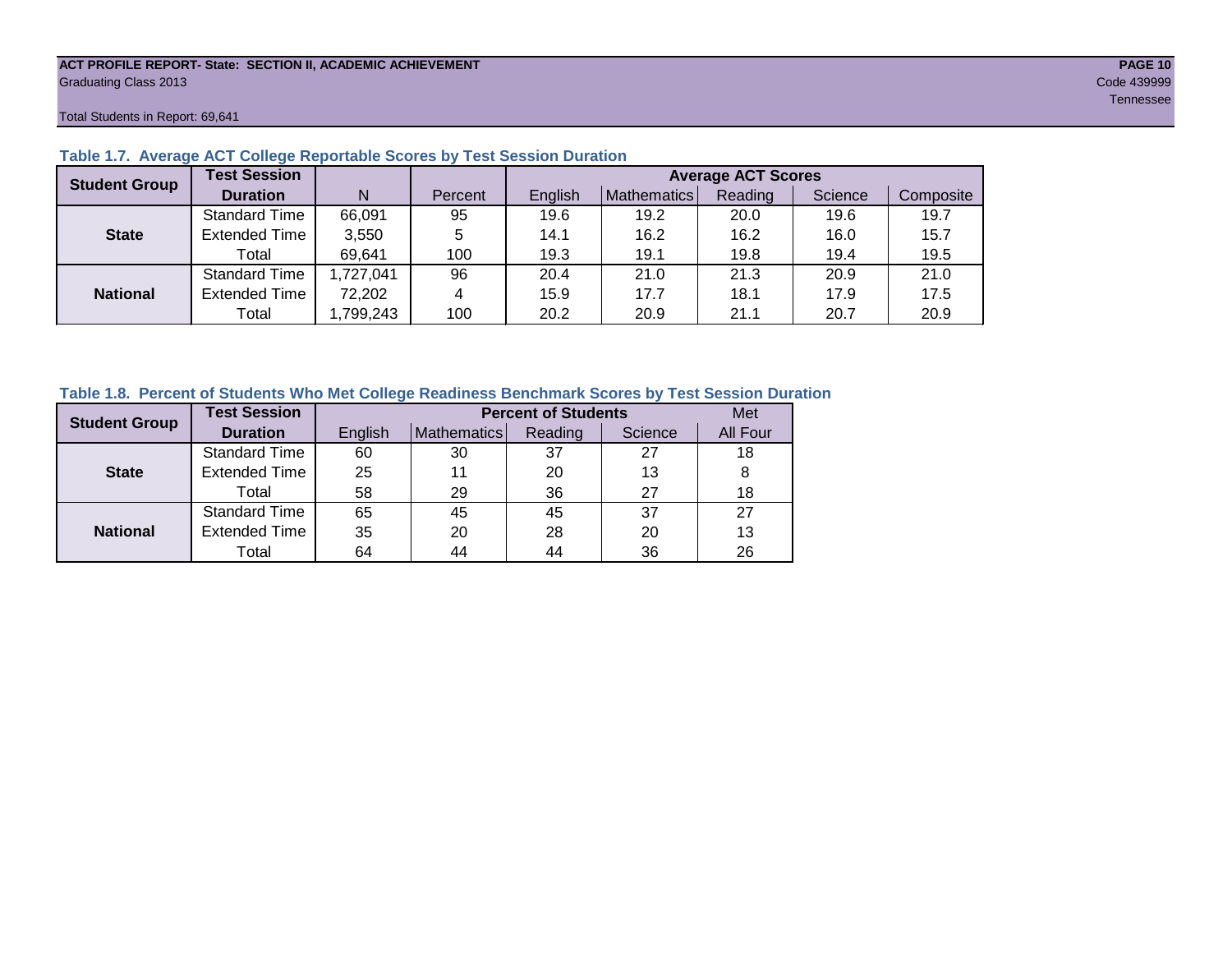# Section II Academic Achievement

Beginning with the Graduating Class of 2013, all students whose scores are college reportable, both standard and extended time tests, are now included. Also beginning with the 2013 Graduating Class data, College Readiness Benchmarks for Reading and Science were updated to reflect the most recent college coursework research.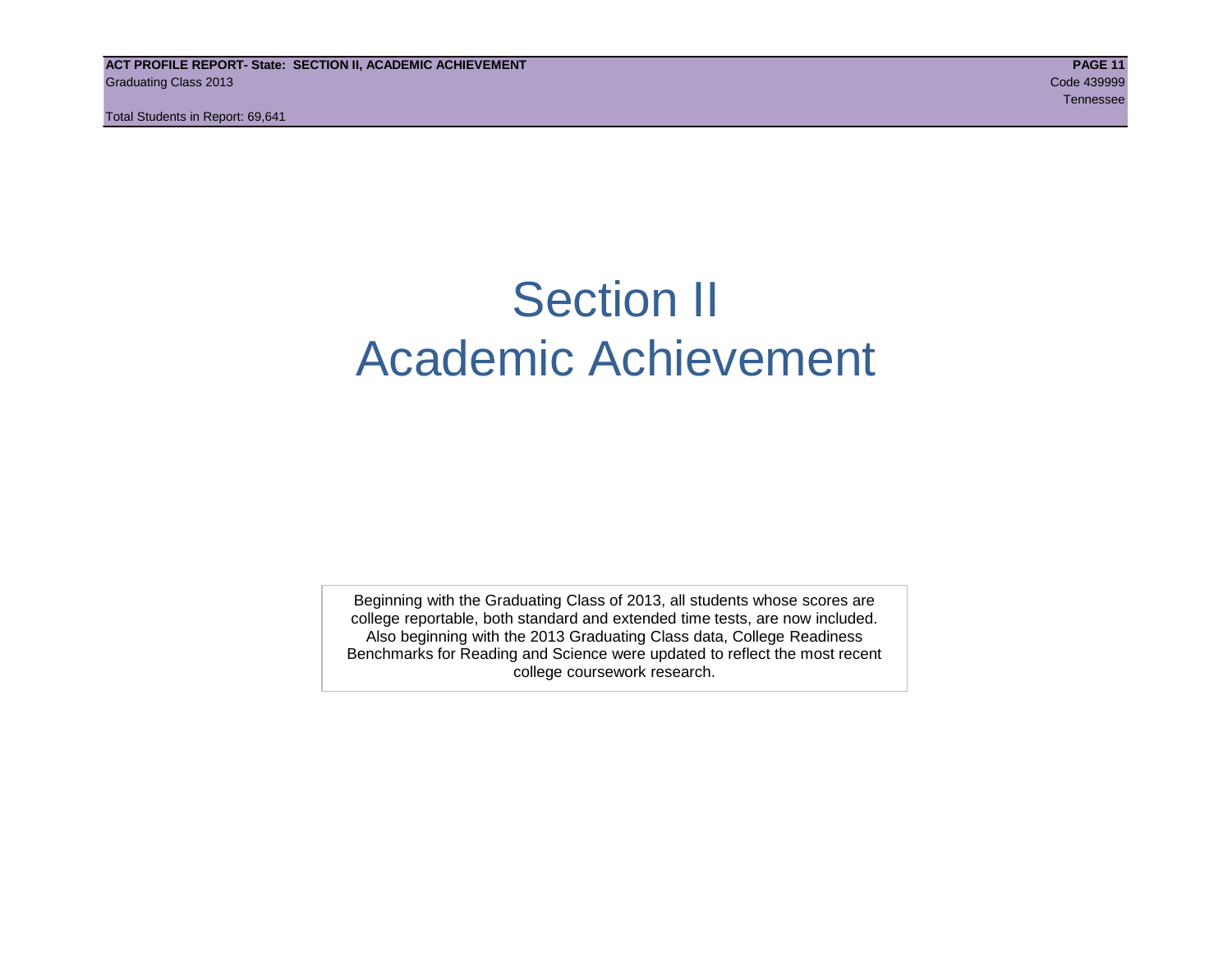#### **ACT PROFILE REPORT- State: SECTION II, ACADEMIC ACHIEVEMENT PAGE 12 Graduating Class 2013** Code 439999

Total Students in Report: 69,641

|  | Table 2.1. ACT Score Distributions, Cumulative Percentages (CP <sup>1</sup> ), and Score Averages |  |  |  |
|--|---------------------------------------------------------------------------------------------------|--|--|--|
|  |                                                                                                   |  |  |  |

| <b>ACT Scale</b> |                | <b>English</b> |              | <b>Mathematics</b> |             | Reading   |                   | <b>Science</b> |                 | Composite      | <b>ACT Scale</b> |
|------------------|----------------|----------------|--------------|--------------------|-------------|-----------|-------------------|----------------|-----------------|----------------|------------------|
| <b>Score</b>     | N              | CP             | $\mathsf{N}$ | CP                 | N           | CP        | ${\sf N}$         | CP             | N               | CP             | <b>Score</b>     |
| 36               | 199            | 100            | 109          | 100                | 379         | 100       | $\frac{145}{145}$ | 100            | $\overline{28}$ | 100            | $\overline{36}$  |
| 35               | 685            | 100            | 237          | 100                | 281         | 99        | 246               | 100            | 139             | 100            | 35               |
| 34               | 892            | 99             | 316          | 100                | 810         | 99        | 248               | 99             | 248             | 100            | 34               |
| 33               | 1,068          | 97             | 285          | 99                 | 929         | 98        | 170               | 99             | 400             | 99             | 33               |
| 32               | 877            | 96             | 346          | 99                 | 1,117       | 97        | 426               | 99             | 605             | 99             | 32               |
| 31               | 974            | 95             | 381          | $98\,$             | 1,547       | 95        | 553               | 98             | 789             | 98             | 31               |
| 30               | 1,172          | 93             | 648          | 98                 | 1,300       | 93        | 675               | 97             | 1,018           | 97             | $30\,$           |
| 29               | 1,049          | 92             | 833          | 97                 | 1,356       | 91        | 702               | 96             | 1,249           | 95             | 29               |
| 28               | 1,772          | $90\,$         | 1,286        | 95                 | 1,491       | 89        | 951               | 95             | 1,470           | 94             | 28               |
| 27               | 1,508          | 88             | 1,702        | 94                 | 1,615       | 87        | 1,528             | 94             | 1,853           | 91             | $27\,$           |
| 26               | 2,246          | 85             | 2,376        | 91                 | 1,879       | 84        | 1,765             | 92             | 2,259           | 89             | $26\,$           |
| 25               | 2,732          | 82             | 2,637        | 88                 | 2,007       | 82        | 3,417             | 89             | 2,636           | 86             | 25               |
| 24               | 2,949          | 78             | 2,979        | 84                 | 4,073       | 79        | 4,282             | 84             | 3,005           | 82             | 24               |
| 23               | 3,311          | $74\,$         | 3,061        | $80\,$             | 2,920       | 73        | 3,383             | ${\bf 78}$     | 3,358           | $77\,$         | 23               |
| 22               | 3,728          | 69             | 2,883        | 75                 | 3,152       | 69        | 4,667             | 73             | 4,092           | 73             | 22               |
| 21               | 4,210          | 64             | 2,811        | 71                 | 5,092       | 64        | 6,125             | 67             | 4,744           | 67             | 21               |
| 20               | 4,590          | 58             | 2,765        | 67                 | 4,130       | 57        | 5,320             | 58             | 4,450           | 60             | 20               |
| 19               | 3,395          | 51             | 3,723        | 63                 | 3,689       | 51        | 5,640             | 50             | 4,855           | 54             | 19               |
| 18               | 3,000          | 46             | 4,117        | 58                 | 4,156       | 46        | 5,826             | 42             | 4,990           | 47             | 18               |
| 17               | 3,312          | 42             | 7,676        | 52                 | 4,139       | 40        | 3,522             | 34             | 4,750           | 39             | 17               |
| 16               | 3,505          | 37             | 10,240       | 41                 | 3,619       | 34        | 3,385             | 29             | 4,733           | 33             | 16               |
| 15               | 4,274          | 32             | 9,599        | 26                 | 3,746       | 29        | 3,470             | 24             | 4,508           | 26             | 15               |
| 14               | 3,434          | 26             | 5,467        | 12                 | 4,623       | 23        | 3,136             | $19$           | 4,476           | 19             | 14               |
| 13               | 2,708          | 21             | 2,305        | $\mathbf 5$        | 3,201       | 17        | 2,980             | 14             | 4,120           | 13             | 13               |
| 12               | 2,293          | 17             | 551          | $\mathbf{1}$       | 4,006       | 12        | 2,418             | 10             | 3,112           | $\overline{7}$ | 12               |
| 11               | 2,375          | 14             | 220          |                    | 2,511       | 6         | 2,592             | $\overline{7}$ | 1,377           | 3              | 11               |
| 10               | 2,976          | 11             | 59           |                    | 1,000       | 3         | 1,184             | 3              | 304             | $\mathbf{1}$   | 10               |
| 9                | 1,881          | 6              | 9            |                    | 446         |           | 527               | 1              | 56              |                | 9                |
| 8                | 1,562          | Δ              | 10           |                    | 254         |           | 228               | 1              | 9               |                | 8                |
| $\overline{7}$   | 680            |                | $\mathbf 0$  |                    | 103         |           | 84                |                | 8               |                | $\overline{7}$   |
| 6                | 183            |                | 6            |                    | 24          |           | 31                | 1              | $\mathbf 0$     |                | 6                |
| 5                | 80             |                | $\mathbf 0$  |                    | 30          |           | 6                 |                | $\mathbf 0$     |                | 5                |
| 4                | 12             |                | 3            |                    | 11          |           | 6                 | 1              | $\mathbf 0$     |                |                  |
| 3                | 6              |                | $\mathbf 0$  |                    | $\mathbf 2$ |           |                   | 1              | $\mathbf 0$     |                | 3                |
| $\overline{2}$   | $\overline{c}$ | 1              | $\mathbf 0$  |                    | 3           |           |                   | 1              | $\mathbf 0$     |                | $\overline{2}$   |
|                  |                | $\mathbf{1}$   |              | $\mathbf{1}$       | $\Omega$    |           |                   |                | $\Omega$        | $\overline{1}$ |                  |
| Avg (SD)         |                | 19.3(6.7)      |              | 19.1(4.8)          |             | 19.8(6.2) |                   | 19.4(5.2)      |                 | 19.5(5.3)      | Avg (SD)         |

<sup>1</sup>CP is the cumulative percent of students at or below a score point.

Note: Shaded portions of columns identify the students who met/exceeded the ACT College Readiness Benchmark Scores.

Tennessee in die Staatsmannen van die Staatsmannen van die Staatsmannen van die Staatsmannen van die Staatsman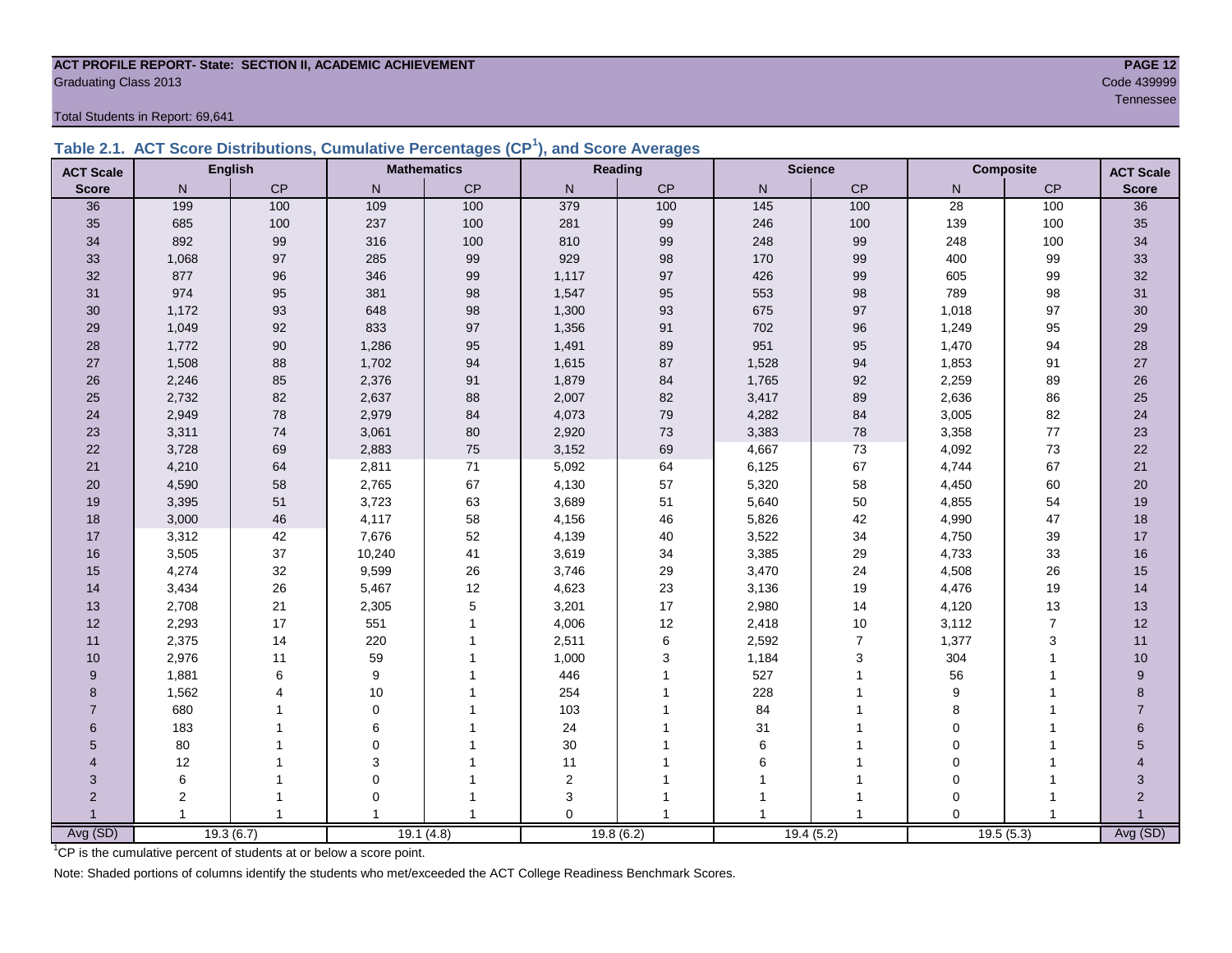#### **ACT PROFILE REPORT- State: SECTION II, ACADEMIC ACHIEVEMENT PAGE 13 Graduating Class 2013** Code 439999

#### Total Students in Report: 69,641

|--|

|                  | <b>English</b>          |                |                          |     | Reading                |     |                        |     |                       | <b>Mathematics</b> |                            |     |                        |                |                  |
|------------------|-------------------------|----------------|--------------------------|-----|------------------------|-----|------------------------|-----|-----------------------|--------------------|----------------------------|-----|------------------------|----------------|------------------|
|                  |                         |                |                          |     | <b>Social Studies/</b> |     |                        |     | <b>Pre/Elementary</b> |                    | <b>Algebra/ Coordinate</b> |     | <b>Plane Geometry/</b> |                |                  |
| <b>ACT Scale</b> | <b>Usage/ Mechanics</b> |                | <b>Rhetorical Skills</b> |     | <b>Sciences</b>        |     | <b>Arts/Literature</b> |     | Algebra               |                    | <b>Geometry</b>            |     | <b>Trigonometry</b>    |                | <b>ACT Scale</b> |
| <b>Score</b>     | N.                      | CP             | N                        | CP  | N                      | CP  | N                      | CP  | N <sub>1</sub>        | CP                 | N                          | CP  | N.                     | CP             | <b>Score</b>     |
| 18               | 2,093                   | 100            | 884                      | 100 | 1,149                  | 100 | 1,525                  | 100 | 1,480                 | 100                | 249                        | 100 | 338                    | 100            | 18               |
| 17               | 3,128                   | 97             | 749                      | 99  | 2,547                  | 98  | 2,602                  | 98  | 1,835                 | 98                 | 395                        | 100 | 72                     | 100            | 17               |
| 16               | 2,549                   | 93             | 2,545                    | 98  | 3,089                  | 95  | 2,465                  | 94  | 1,754                 | 95                 | 791                        | 99  | 1,196                  | 99             | 16               |
| 15               | 2,362                   | 89             | 3,620                    | 94  | 2,698                  | 90  | 3,432                  | 91  | 2,912                 | 93                 | 2,103                      | 98  | 2,172                  | 98             | 15               |
| 14               | 3,073                   | 85             | 3,885                    | 89  | 3,338                  | 86  | 3,892                  | 86  | 3,093                 | 89                 | 3,254                      | 95  | 3,025                  | 95             | 14               |
| 13               | 3,452                   | 81             | 4.724                    | 83  | 5,759                  | 82  | 4,260                  | 80  | 4,356                 | 84                 | 5,006                      | 90  | 3,548                  | 90             | 13               |
| 12               | 4,100                   | 76             | 6,549                    | 76  | 6,420                  | 73  | 4,619                  | 74  | 4,834                 | 78                 | 5,273                      | 83  | 6,389                  | 85             | 12               |
| 11               | 6,580                   | 70             | 6,840                    | 67  | 6,312                  | 64  | 5,992                  | 67  | 5,291                 | 71                 | 6,821                      | 75  | 6,075                  | 76             | 11               |
| 10               | 6,510                   | 61             | 6,243                    | 57  | 6,996                  | 55  | 5,512                  | 59  | 6,691                 | 63                 | 11,384                     | 66  | 7,453                  | 67             | 10               |
| 9                | 6,791                   | 51             | 8,151                    | 48  | 7,270                  | 45  | 5,716                  | 51  | 4,581                 | 54                 | 8,418                      | 49  | 11,550                 | 57             | 9                |
| 8                | 5,090                   | 42             | 6,585                    | 37  | 6,940                  | 35  | 7,952                  | 43  | 8,690                 | 47                 | 9,347                      | 37  | 8,936                  | 40             | 8                |
| $\overline{7}$   | 6,075                   | 34             | 5,621                    | 27  | 7,366                  | 25  | 5,187                  | 31  | 11,915                | 35                 | 7,121                      | 24  | 7,484                  | 27             | $\overline{7}$   |
| 6                | 4,792                   | 26             | 4,636                    | 19  | 4,331                  | 14  | 5,013                  | 24  | 7,061                 | 18                 | 4,695                      | 14  | 5,100                  | 16             | 6                |
| 5                | 4,603                   | 19             | 4,182                    | 12  | 3,102                  | 8   | 6,568                  | 16  | 2,965                 | 7                  | 899                        | 7   | 1,163                  | 9              | 5                |
| $\overline{4}$   | 4.698                   | 12             | 3,173                    | 6   | 1,359                  | 3   | 2,835                  | 7   | 1,365                 | 3                  | 2,318                      | 6   | 3,138                  | 7              | $\overline{4}$   |
| 3                | 2,439                   | 5              | 1,024                    | 2   | 666                    |     | 1,363                  | 3   | 569                   |                    | 1,223                      | 2   | 322                    | 3              | 3                |
| $\overline{2}$   | 1,224                   | $\overline{2}$ | 208                      |     | 247                    | 1   | 659                    |     | 218                   | 1                  | 88                         | 1   | 1,300                  | $\mathfrak{p}$ | 2                |
|                  | 82                      | 1              | 22                       | 1   | 52                     | 1   | 49                     | 1   | 31                    | 1                  | 256                        | 1   | 380                    | 1              |                  |
| Avg (SD)         | 9.6(4.1)                |                | 9.9(3.5)                 |     | 10.3(3.5)              |     | 9.8(3.9)               |     | 9.6(3.5)              |                    | 9.5(2.9)                   |     | 9.3(3.1)               |                | Avg (SD)         |

<sup>1</sup>CP is the cumulative percent of students at or below a score point.

#### **Table 2.3. ACT Score Quartile Values**

| <b>Quartile</b>      | Enalish | <b>Mathematics</b> | Reading      | <b>Science</b> | Composite |
|----------------------|---------|--------------------|--------------|----------------|-----------|
| Q3 (75th Percentile) | 24      | ົ<br>--            | $\sim$<br>24 | ົ<br>23        | nn<br>د∠  |
| Q2 (50th Percentile) | 19      |                    |              | 10             | 10<br>- ט |
| Q1 (25th Percentile) |         |                    |              | 16             |           |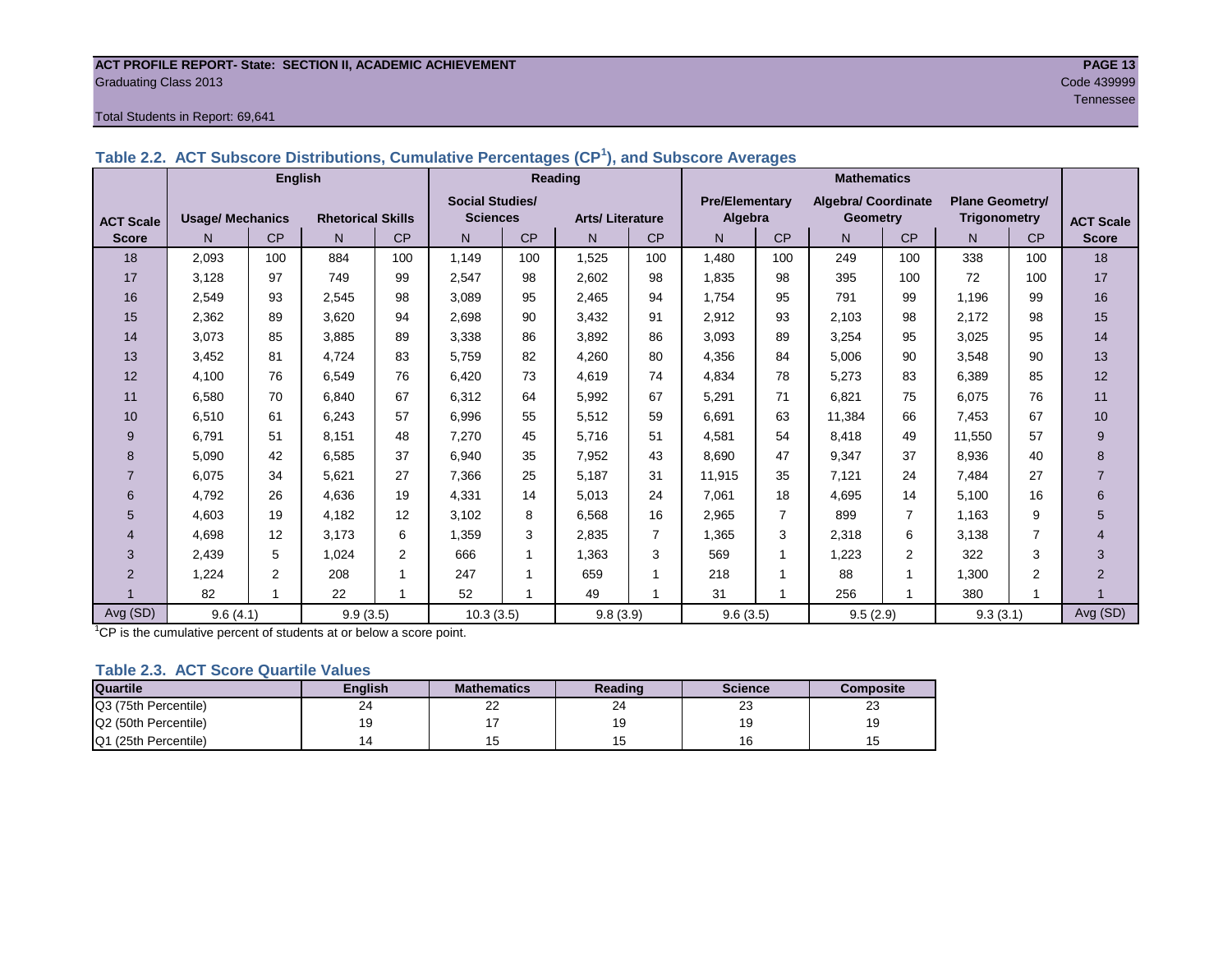### **Table 2.4. Average ACT Composite Scores for Race/Ethnicity by Level of Preparation**

| <b>Student</b>  |                                 | <b>Number of Students</b> | <b>Percent Taking</b>     |                     | <b>Average ACT Composite Score</b> |
|-----------------|---------------------------------|---------------------------|---------------------------|---------------------|------------------------------------|
| <b>Group</b>    | <b>Race/Ethnicity</b>           | <b>Tested</b>             | Core or More <sup>1</sup> | <b>Core or More</b> | <b>Less Than Core</b>              |
|                 | <b>All Students</b>             | 69,641                    | 70                        | 20.5                | 17.8                               |
|                 | Black/African American          | 13,403                    | 65                        | 17.2                | 15.0                               |
|                 | American Indian/Alaska Native   | 253                       | 57                        | 19.2                | 15.8                               |
|                 | <b>White</b>                    | 46,429                    | 73                        | 21.3                | 18.8                               |
| <b>State</b>    | Hispanic/Latino                 | 3,535                     | 66                        | 19.2                | 16.4                               |
|                 | Asian                           | 1,179                     | 77                        | 22.9                | 20.2                               |
|                 | Native Hawaiian/Other Pac. Isl. | 81                        | 62                        | 19.7                | 18.0                               |
|                 | I Two or more races             | 1,807                     | 73                        | 20.7                | 18.3                               |
|                 | Prefer not/No Response          | 2,954                     | 50                        | 21.2                | 17.0                               |
|                 | <b>All Students</b>             | 1,799,243                 | 74                        | 21.7                | 18.7                               |
|                 | Black/African American          | 239,598                   | 69                        | 17.5                | 15.6                               |
|                 | American Indian/Alaska Native   | 14,217                    | 62                        | 19.1                | 16.5                               |
|                 | <b>White</b>                    | 1,034,712                 | 76                        | 22.9                | 20.0                               |
| <b>National</b> | Hispanic/Latino                 | 259,741                   | 72                        | 19.5                | 17.2                               |
|                 | Asian                           | 71,677                    | 81                        | 24.1                | 21.5                               |
|                 | Native Hawaiian/Other Pac. Isl. | 4,772                     | 71                        | 20.5                | 17.5                               |
|                 | I Two or more races             | 64,221                    | 74                        | 21.9                | 19.2                               |
|                 | Prefer not/No Response          | 110,305                   | 58                        | 22.4                | 18.4                               |

<sup>1</sup>"Core or More" results correspond to students taking four or more years of English AND three or more years each of math, social studies, and natural science.

# **Table 2.5. Average ACT Scores by Race/Ethnicity**

| <b>Student</b><br><b>Group</b> | <b>Race/Ethnicity</b>           | <b>English</b> | <b>Mathematics</b> | <b>Reading</b> | <b>Science</b> | <b>Composite</b> |
|--------------------------------|---------------------------------|----------------|--------------------|----------------|----------------|------------------|
|                                |                                 |                |                    |                |                |                  |
|                                | <b>All Students</b>             | 19.3           | 19.1               | 19.8           | 19.4           | 19.5             |
|                                | <b>Black/African American</b>   | 15.5           | 16.4               | 16.3           | 16.5           | 16.3             |
|                                | American Indian/Alaska Native   | 16.8           | 17.5               | 18.0           | 18.0           | 17.7             |
|                                | White                           | 20.5           | 19.8               | 20.9           | 20.3           | 20.5             |
| <b>State</b>                   | Hispanic/Latino                 | 17.3           | 18.1               | 18.3           | 18.4           | 18.1             |
|                                | Asian                           | 21.8           | 23.1               | 21.5           | 21.9           | 22.2             |
|                                | Native Hawaiian/Other Pac. Isl. | 18.3           | 18.7               | 18.9           | 18.6           | 18.8             |
|                                | Two or more races               | 20.0           | 19.3               | 20.4           | 19.9           | 20.0             |
|                                | Prefer not/No Response          | 18.4           | 18.7               | 19.5           | 18.9           | 19.0             |
|                                | <b>All Students</b>             | 20.2           | 20.9               | 21.1           | 20.7           | 20.9             |
|                                | Black/African American          | 15.7           | 17.2               | 17.0           | 16.9           | 16.9             |
|                                | American Indian/Alaska Native   | 16.6           | 18.2               | 18.3           | 18.3           | 18.0             |
|                                | White                           | 21.8           | 21.9               | 22.6           | 22.0           | 22.2             |
| <b>National</b>                | Hispanic/Latino                 | 17.7           | 19.3               | 18.9           | 18.8           | 18.8             |
|                                | Asian                           | 22.5           | 25.0               | 22.9           | 23.1           | 23.5             |
|                                | Native Hawaiian/Other Pac. Isl. | 18.6           | 20.1               | 19.5           | 19.5           | 19.5             |
|                                | Two or more races               | 20.6           | 20.9               | 21.6           | 20.9           | 21.1             |
|                                | Prefer not/No Response          | 20.0           | 20.8               | 21.0           | 20.5           | 20.7             |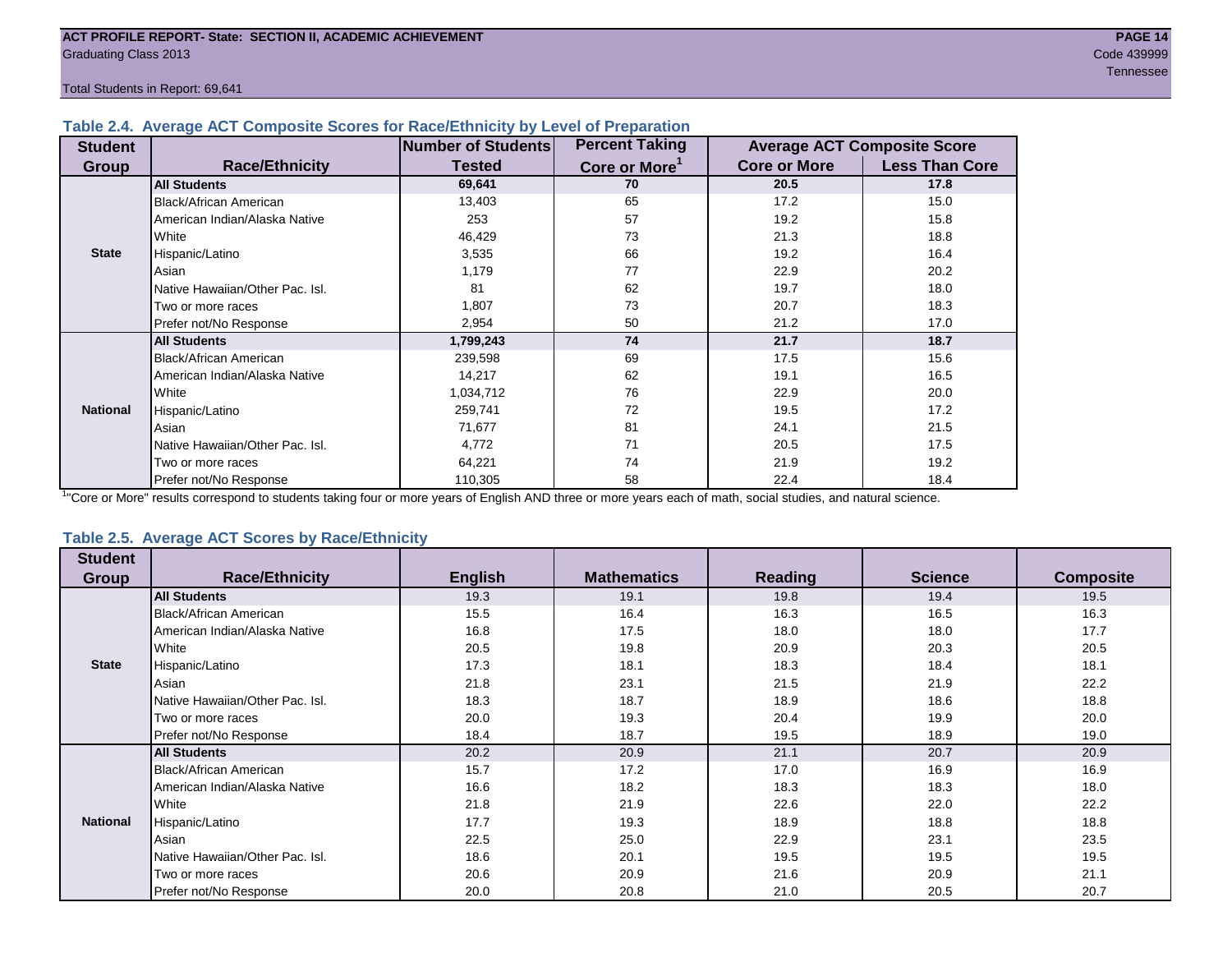#### **ACT PROFILE REPORT- State: SECTION II, ACADEMIC ACHIEVEMENT PAGE 15** Graduating Class 2013 Code 439999

Total Students in Report: 69,641

| <b>Student</b>  | <b>CRS</b> |         | <b>English</b> |         | <b>Mathematics</b> |         | <b>Reading</b> | <b>Science</b> |    |  |
|-----------------|------------|---------|----------------|---------|--------------------|---------|----------------|----------------|----|--|
| Group           | Range      | N       | %              | N       | %                  | Ν       | $\frac{9}{6}$  | N              | %  |  |
|                 | 33 to 36   | 2,844   | 4              | 947     |                    | 2,399   | 3              | 809            |    |  |
|                 | 28 to 32   | 5,844   | 8              | 3,494   | 5                  | 6,811   | 10             | 3,307          | 5  |  |
|                 | 24 to 27   | 9,435   | 14             | 9,694   | 14                 | 9,574   | 14             | 10,992         | 16 |  |
| <b>State</b>    | 20 to 23   | 15,839  | 23             | 11,520  | 17                 | 15,294  | 22             | 19,495         | 28 |  |
|                 | 16 to 19   | 13,212  | 19             | 25,756  | 37                 | 15.603  | 22             | 18,373         | 26 |  |
|                 | 13 to 15   | 10,416  | 15             | 17,371  | 25                 | 11,570  | 17             | 9,586          | 14 |  |
|                 | 01 to 12   | 12,051  | 17             | 859     |                    | 8,390   | 12             | 7,079          | 10 |  |
|                 | 33 to 36   | 81,846  | 5              | 51,648  | 3                  | 89,731  | 5              | 36,033         | 2  |  |
|                 | 28 to 32   | 175,672 | 10             | 156,561 | 9                  | 239,643 | 13             | 138,865        | 8  |  |
|                 | 24 to 27   | 291,095 | 16             | 385,102 | 21                 | 277,723 | 15             | 364,600        | 20 |  |
| <b>National</b> | 20 to 23   | 447,398 | 25             | 343,822 | 19                 | 424,936 | 24             | 542,531        | 30 |  |
|                 | 16 to 19   | 327,718 | 18             | 590,816 | 33                 | 384,706 | 21             | 413,107        | 23 |  |
|                 | 13 to 15   | 242,064 | 13             | 258,384 | 14                 | 240,069 | 13             | 183,840        | 10 |  |
|                 | 01 to 12   | 233,450 | 13             | 12,910  |                    | 142,435 | 8              | 120,267        |    |  |

# **Table 2.6. Percent of Students in College Readiness Standards (CRS) Score Ranges**

# **Table 2.7. Average ACT Scores by Gender**

| <b>Student Group</b> | <b>Gender</b> |         |         | <b>Average ACT Scores</b> |             |         |         |           |  |  |  |  |
|----------------------|---------------|---------|---------|---------------------------|-------------|---------|---------|-----------|--|--|--|--|
|                      |               | N       | Percent | Enalish                   | Mathematics | Reading | Science | Composite |  |  |  |  |
|                      | Males         | 34,119  | 49      | 18.7                      | 19.3        | 19.5    | 19.7    | 19.4      |  |  |  |  |
| <b>State</b>         | Females       | 35,294  | 51      | 19.9                      | 18.9        | 20.1    | 19.3    | 19.7      |  |  |  |  |
|                      | Missing       | 228     |         | 14.1                      | 16.3        | 16.0    | 16.3    | 15.9      |  |  |  |  |
|                      | Males         | 835,431 | 46      | 19.8                      | 21.4        | 20.9    | 21.2    | 20.9      |  |  |  |  |
| <b>National</b>      | Females       | 954,919 | 53      | 20.6                      | 20.5        | 21.4    | 20.4    | 20.9      |  |  |  |  |
|                      | Missing       | 8,893   | 0       | 16.1                      | 18.2        | 17.6    | 17.7    | 17.5      |  |  |  |  |

### **Table 2.8. Percent of Students Who Met College Readiness Benchmark Scores by Gender**

| <b>Student Group</b> | Gender  |         | Met            |         |         |                 |
|----------------------|---------|---------|----------------|---------|---------|-----------------|
|                      |         | English | Mathematics    | Reading | Science | <b>All Four</b> |
| <b>State</b>         | Males   | 54      | 31             | 35      | 29      | 19              |
|                      | Females | 62      | 27             | 37      | 24      | 16              |
| <b>National</b>      | Males   | 62      | 47             | 43      | 40      | 29              |
|                      | Females | 67      | 4 <sup>1</sup> | 45      | 33      | 24              |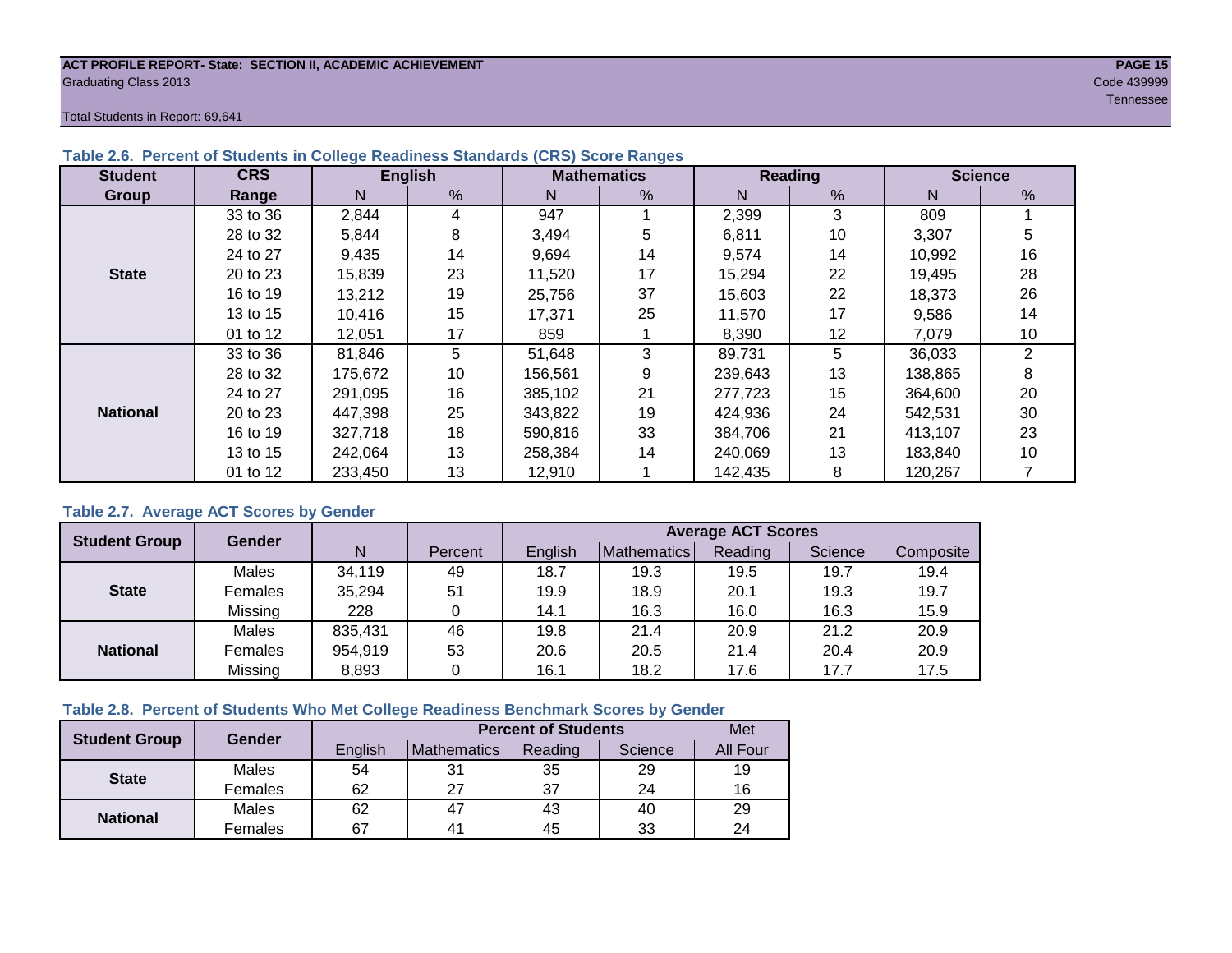#### **ACT PROFILE REPORT- State: SECTION II, ACADEMIC ACHIEVEMENT PAGE 16** Graduating Class 2013 Code 439999

#### **Student Curriculum English Mathematics Reading Science Composite Group Taken<sup>1</sup> | III** CRB % | Avg | CRB % | Avg | CRB % | Avg | CRB % | CRB %<sup>4</sup> Avg Core or More<sup>2</sup> 48,654 | 66 | 20.5 | 34 | 19.8 | 41 | 20.8 | 31 | 20.3 | 21 | 20.5 Less than Core | 16,003 | 42 | 17.0 | 19 | 17.7 | 25 | 18.0 | 18 | 17.9 | 11 | 17.8 Missing<sup>3</sup> 4,984 | 29 | 14.8 | 10 | 16.5 | 18 | 16.4 | 11 | 16.5 | 5 | 16.2 Core or More | 1,322,739 | 71 | 21.2 | 50 | 250 | 22.0 | 42 | 21.5 | 31 | 21.7 Less than Core 396,592 48 17.8 27 18.9 30 19.0 22 18.8 14 18.7 Missing | 79,912 | 36 | 16.0 | 19 | 17.8 | 24 | 17.5 | 17 | 17.7 | 10 | 17.4 **N State National**

**Table 2.9. College Readiness Benchmark (CRB) Percent and Average ACT Scores by Overall High School Curriculum**

<sup>1</sup> "Curriculum Taken" reflects overall high school curriculum in this table.

 $^2$  "Core or More" results correspond to students taking four or more years of English AND three or more years each of math, social studies, and natural science.

 $3$  Zero years or no coursework information reported in one or more content areas.

 $4$  Composite CRB% results reflect students who met all four subject-area benchmarks.

| Table 2.10. College Readiness Benchmark (CRB) Percent and Average ACT Scores by Content-Specific Curriculum |
|-------------------------------------------------------------------------------------------------------------|
|-------------------------------------------------------------------------------------------------------------|

| <b>Student</b>  | Curriculum                    |          | <b>English</b> |      |          | <b>Mathematics</b> |      |          | <b>Reading</b> |      |          | <b>Science</b> |      |  |
|-----------------|-------------------------------|----------|----------------|------|----------|--------------------|------|----------|----------------|------|----------|----------------|------|--|
| Group           | $\mathsf{Taken}^{\mathsf{T}}$ |          | CRB %          | Avg  | N        | CRB %              | Avg  | N        | CRB %          | Avg  | N        | CRB %          | Avg  |  |
|                 | Core or More <sup>2</sup>     | 61,035   | 62             | 20.0 | 62,713   | 31                 | 19.4 | 55,467   | 40             | 20.6 | 58,040   | 28             | 19.8 |  |
| <b>State</b>    | Less than Corel               | 4,116    | 24             | 14.1 | 2,326    |                    | 15.0 | 9,441    | 19             | 17.1 | 6,835    | 22             | 18.4 |  |
|                 | Missing <sup>3</sup>          | 4,490    | 30             | 14.9 | 4,602    | 11                 | 16.5 | 4,733    | 18             | 16.5 | 4,766    |                | 16.5 |  |
|                 | Core or More                  | .646,286 | 67             | 20.6 | ,648,697 | 46                 | 21.3 | .554,990 | 46             | 21.5 | ,506,965 | 40             | 21.3 |  |
| <b>National</b> | Less than Core                | 84,048   | 36             | 15.9 | 77,906   |                    | 16.3 | 171,617  | 32             | 19.7 | 218,267  |                | 18.0 |  |
|                 | Missing                       | 68,909   | 38             | 16.4 | 72,640   | 20                 | 17.9 | 72,636   | 25             | 17.7 | 74,011   | 18             | 17.8 |  |

<sup>1</sup>"Curriculum Taken" reflects content-specific curriculum in this table.

<sup>2</sup> "Core or More" results correspond to students taking four or more years of English or three or more years of math, social studies, or natural science, respectively. For instance, Reading "Core or More" results correspond to students taking three or more years of social studies, regardless of courses taken in other content areas.

 $3$  Zero years or no coursework information reported in the specified content area.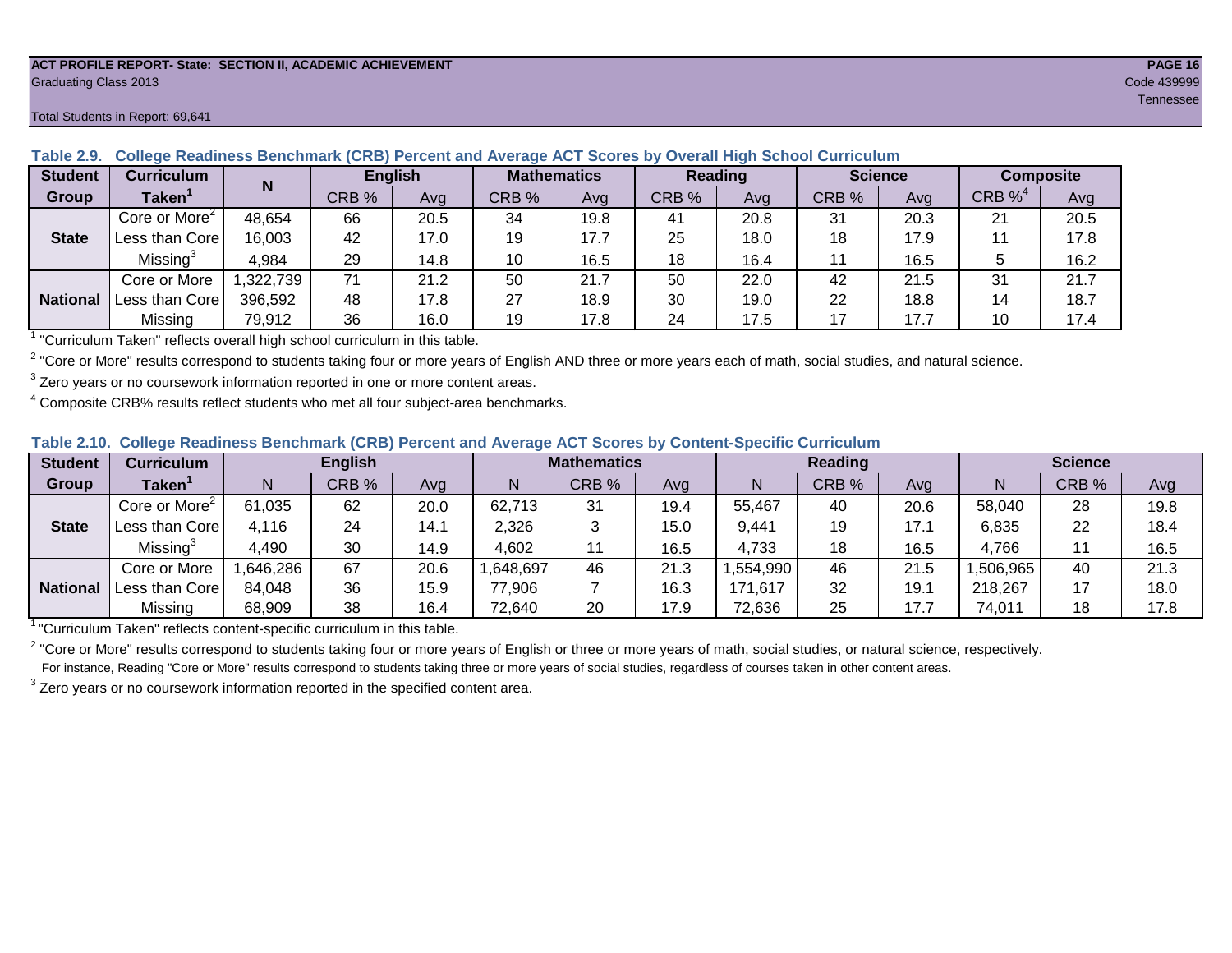# Section III College Readiness and the Impact of Course Rigor

Beginning with the Graduating Class of 2013, all students whose scores are college reportable, both standard and extended time tests, are now included. Also beginning with the 2013 Graduating Class data, College Readiness Benchmarks for Reading and Science were updated to reflect the most recent college coursework research.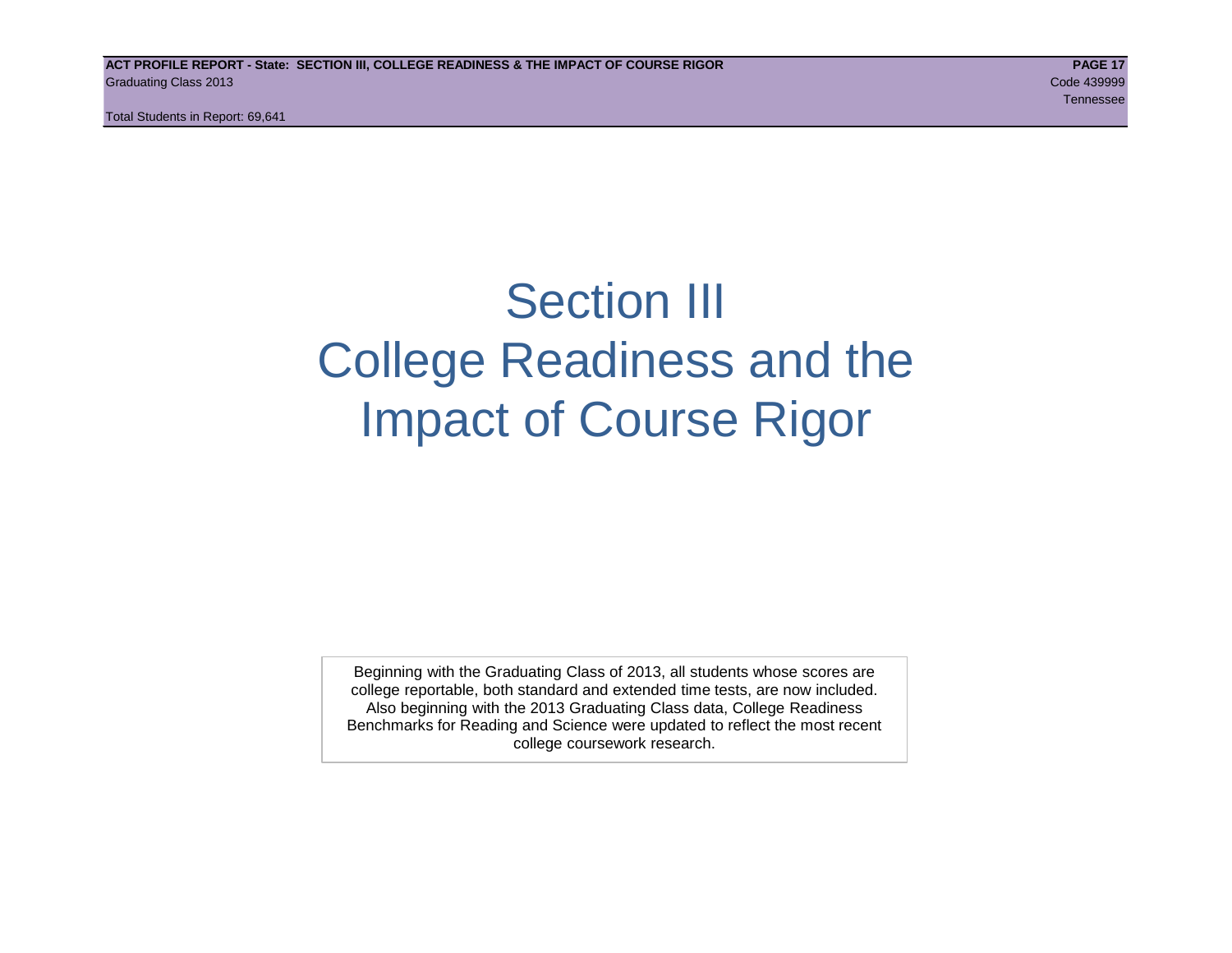#### **ACT PROFILE REPORT - State: SECTION III, COLLEGE READINESS & THE IMPACT OF COURSE RIGOR PAGE 18** Graduating Class 2013 Code 439999

Tennessee in die Staatsmannen van die Staatsmannen van die Staatsmannen van die Staatsmannen van die Staatsman

Total Students in Report: 69,641

# **Figure 3.1. Percent of Students Who Met ACT College Readiness Benchmark Scores by Race/Ethnicity: ENGLISH**



ACT English Benchmark Score = **18**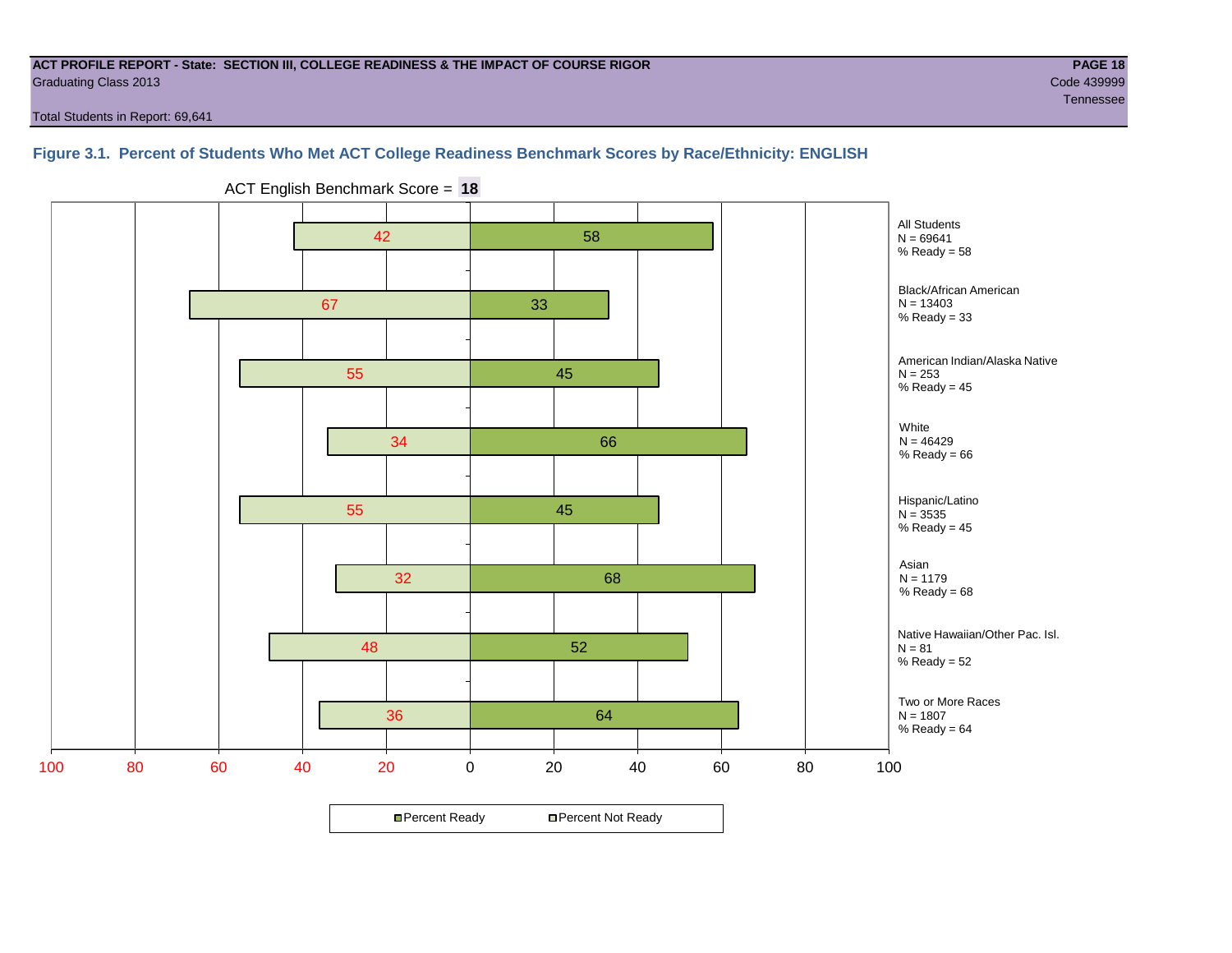#### **ACT PROFILE REPORT - State: SECTION III, COLLEGE READINESS & THE IMPACT OF COURSE RIGOR PAGE 19** Graduating Class 2013 Code 439999

Total Students in Report: 69,641

# **Figure 3.2. Percent of Students Who Met ACT College Readiness Benchmark Scores by Race/Ethnicity: MATHEMATICS**

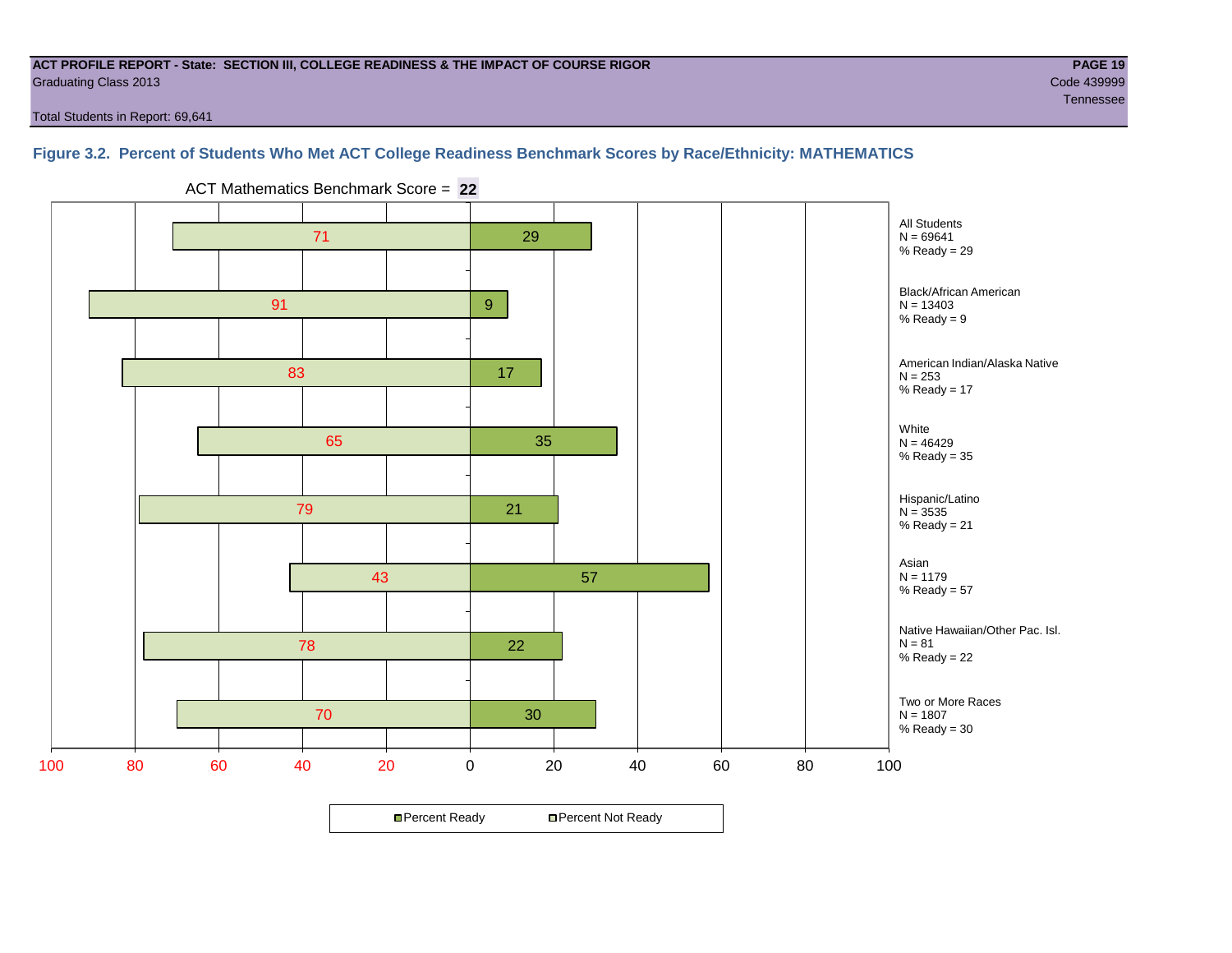#### **ACT PROFILE REPORT - State: SECTION III, COLLEGE READINESS & THE IMPACT OF COURSE RIGOR PAGE 20** Graduating Class 2013 Code 439999

Total Students in Report: 69,641

# **Figure 3.3. Percent of Students Who Met ACT College Readiness Benchmark Scores by Race/Ethnicity: READING**



ACT Reading Benchmark Score = **22**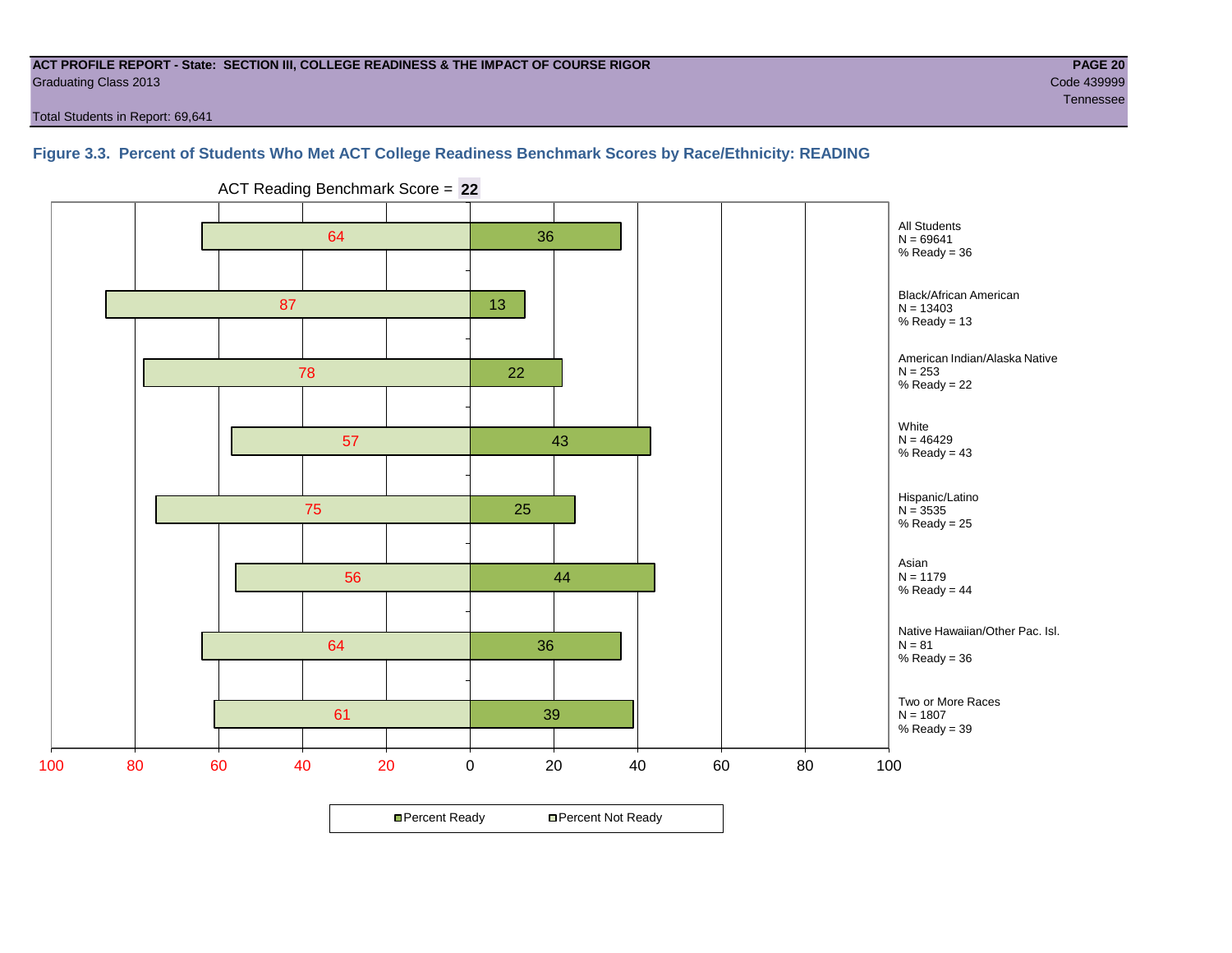#### **ACT PROFILE REPORT - State: SECTION III, COLLEGE READINESS & THE IMPACT OF COURSE RIGOR PAGE 21** Graduating Class 2013 Code 439999

Total Students in Report: 69,641

# **Figure 3.4. Percent of Students Who Met ACT College Readiness Benchmark Scores by Race/Ethnicity: SCIENCE**



ACT Science Benchmark Score = **23**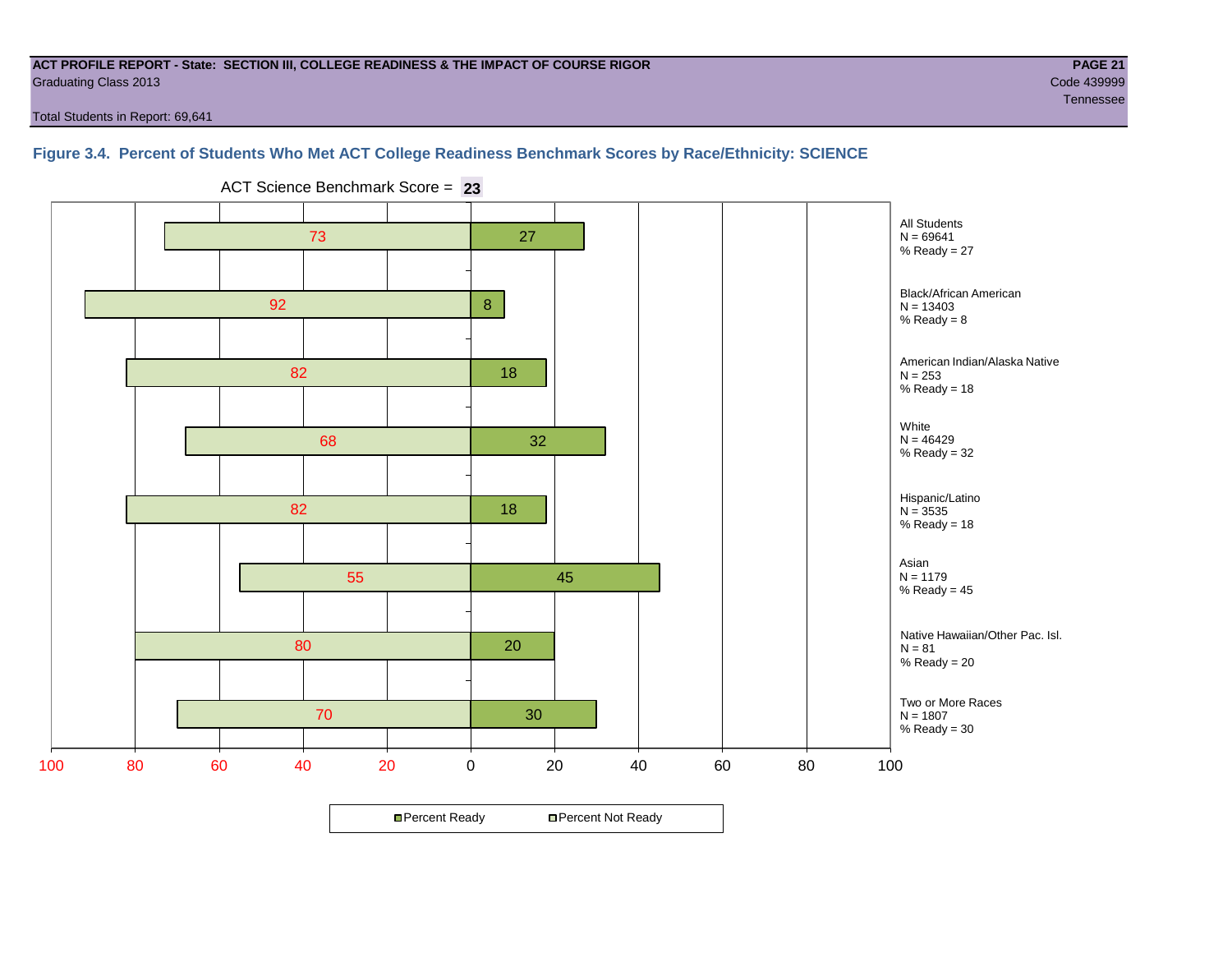#### **ACT PROFILE REPORT - State: SECTION III, COLLEGE READINESS & THE IMPACT OF COURSE RIGOR PAGE 22** Graduating Class 2013 Code 439999

Total Students in Report: 69,641

**Figure 3.5. Percent of Students Who Met ACT College Readiness Benchmark Scores by Race/Ethnicity: ALL FOUR**

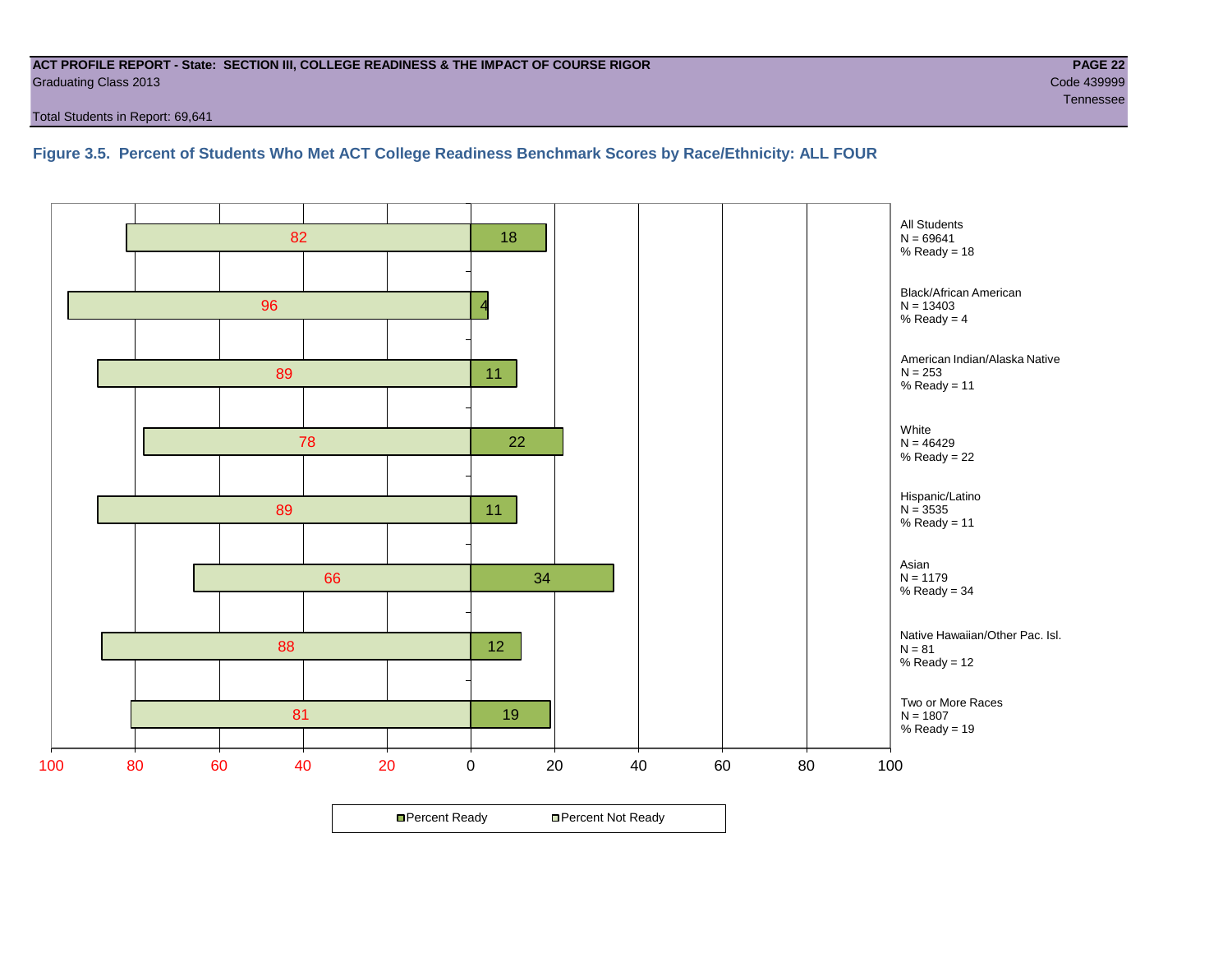#### **ACT PROFILE REPORT - State: SECTION III, COLLEGE READINESS & THE IMPACT OF COURSE RIGOR PAGE 23** Graduating Class 2013 Code 439999

Total Students in Report: 69,641

**Table 3.1. Average ACT Scores and Average ACT Score Changes by Common Course Patterns**

| <b>Course Pattern</b>                            |        |                | <b>All Students</b> |                          | <b>Males</b> |                |            |                     | <b>Females</b> |                |             |                        |
|--------------------------------------------------|--------|----------------|---------------------|--------------------------|--------------|----------------|------------|---------------------|----------------|----------------|-------------|------------------------|
|                                                  |        |                | <b>ACT</b>          | <b>Course Value</b>      |              |                | <b>ACT</b> | <b>Course Value</b> |                |                | <b>ACT</b>  | <b>Course Value</b>    |
| <b>ENGLISH COURSE PATTERN</b>                    | N.     | Percent        | English             | Added <sup>1</sup>       | $\mathsf{N}$ | Percent        | English    | Added <sup>1</sup>  | $\mathsf{N}$   | Percent        | English     | A d d e d <sup>1</sup> |
| Eng 9, Eng 10, Eng 11, Eng 12, & Other English   | 9,014  | 13             | 22.1                | 8.0                      | 3,828        | 11             | 21.6       | 8.0                 | 5,177          | 15             | 22.5        | 7.5                    |
| Eng 9, Eng 10, Eng 11, Eng 12                    | 52,021 | 75             | 19.6                | 5.5                      | 25,292       | 74             | 19.1       | 5.5                 | 26,632         | 75             | 20.1        | 5.1                    |
| Less than 4 years of English                     | 4,116  | 6              | 14.1                |                          | 2,386        | $\overline{7}$ | 13.6       | $\sim$              | 1,685          | 5              | 15.0        |                        |
| Zero years / no English courses reported         | 4,490  | 6              | 14.9                |                          | 2,613        | 8              | 14.6       |                     | 1,800          | 5              | 15.4        |                        |
|                                                  |        |                | <b>ACT</b>          | <b>Course Value</b>      |              |                | <b>ACT</b> | <b>Course Value</b> |                |                | <b>ACT</b>  | <b>Course Value</b>    |
| <b>MATHEMATICS COURSE PATTERN</b>                | N.     | Percent        | Math                | Added <sup>1</sup>       | N            | Percent        | Math       | Added <sup>1</sup>  | N              | Percent        | <b>Math</b> | A d d e d <sup>1</sup> |
| Alg 1, Alg 2, Geom, Trig, & Calc                 | 2,739  | $\overline{4}$ | 20.9                | 5.9                      | 1,381        | $\overline{4}$ | 21.5       | 6.5                 | 1,353          | $\overline{4}$ | 20.3        | $\overline{5.1}$       |
| Alg 1, Alg 2, Geom, Trig, & Other Adv Math       | 6.296  | 9              | 20.8                | 5.8                      | 2,649        | 8              | 21.2       | 6.2                 | 3,637          | 10             | 20.5        | 5.3                    |
| Alg 1, Alg 2, Geom, & Trig                       | 7,051  | 10             | 17.9                | 2.9                      | 3,477        | 10             | 18.1       | 3.1                 | 3,555          | 10             | 17.7        | 2.5                    |
| Alg 1, Alg 2, Geom, & Other Adv Math             | 20,644 | 30             | 18.4                | 3.4                      | 9,100        | 27             | 18.5       | 3.5                 | 11,507         | 33             | 18.3        | 3.1                    |
| Other comb of 4 or more years of Math            | 16,098 | 23             | 22.2                | 7.2                      | 8,183        | 24             | 22.8       | 7.8                 | 7,899          | 22             | 21.6        | 6.4                    |
| Alg 1, Alg 2, & Geom                             | 6,938  | 10             | 16.1                | 1.1                      | 3,761        | 11             | 16.1       | 1.1                 | 3,144          | 9              | 16.0        | 0.8                    |
| Other comb of 3 or 3.5 years of Math             | 2.947  | $\overline{4}$ | 18.2                | 3.2                      | 1,493        | $\overline{4}$ | 18.6       | 3.6                 | 1,446          | $\overline{4}$ | 17.9        | 2.7                    |
| Less than 3 years of Math                        | 2,326  | 3              | 15.0                |                          | 1,392        | $\overline{4}$ | 15.0       | $\sim$              | 915            | 3              | 15.2        |                        |
| Zero years / no Math courses reported            | 4,602  | $\overline{7}$ | 16.5                |                          | 2,683        | 8              | 16.7       | $\blacksquare$      | 1,838          | 5              | 16.3        |                        |
|                                                  |        |                | <b>ACT</b>          | <b>Course Value</b>      |              |                | <b>ACT</b> | <b>Course Value</b> |                |                | <b>ACT</b>  | <b>Course Value</b>    |
| <b>SOCIAL SCIENCE COURSE PATTERN</b>             | N      | Percent        | Reading             | $A d d e d$ <sup>1</sup> | N            | Percent        | Reading    | Added               | N              | Percent        | Reading     | A d d e d <sup>1</sup> |
| US Hist, World Hist, Am Gov, & Other Hist        | 521    | -1             | 22.1                | 5.0                      | 276          | $\mathbf{1}$   | 22.2       | 5.3                 | 242            | 1              | 22.0        | 4.6                    |
| Other comb of 4 or more years Social Science     | 26,672 | 38             | 21.2                | 4.1                      | 12,271       | 36             | 21.1       | 4.2                 | 14,370         | 41             | 21.2        | 3.8                    |
| US Hist, World Hist, & Am Gov                    | 1,538  | 2              | 18.0                | 0.9                      | 878          | 3              | 17.7       | 0.8                 | 653            | 2              | 18.6        | 1.2                    |
| Other comb of 3 or 3.5 years of Social Science   | 26,736 | 38             | 20.1                | 3.0                      | 12,445       | 36             | 19.9       | 3.0                 | 14,239         | 40             | 20.2        | 2.8                    |
| Less than 3 years of Social Science              | 9,441  | 14             | 17.1                |                          | 5,474        | 16             | 16.9       | $\sim$              | 3,913          | 11             | 17.4        |                        |
| Zero years / no Social Science courses reported  | 4,733  | $\overline{7}$ | 16.5                |                          | 2,775        | 8              | 16.4       | $\blacksquare$      | 1,877          | 5              | 16.6        |                        |
|                                                  |        |                | <b>ACT</b>          | <b>Course Value</b>      |              |                | <b>ACT</b> | <b>Course Value</b> |                |                | <b>ACT</b>  | <b>Course Value</b>    |
| NATURAL SCIENCE COURSE PATTERN                   | N.     | Percent        | Science             | Added <sup>1</sup>       | $\mathsf{N}$ | Percent        | Science    | Added <sup>1</sup>  | $\mathsf{N}$   | Percent        | Science     | A d d e d <sup>1</sup> |
| Gen Sci <sup>2</sup> , Bio, Chem, & Phys         | 19,325 | 28             | 20.6                | 2.2                      | 10,268       | 30             | 21.3       | 3.6                 | 9,026          | 26             | 20.0        | 1.0                    |
| Bio, Chem, Phys                                  | 3.824  | 5              | 23.4                | 5.0                      | 2,020        | 6              | 24.3       | 6.6                 | 1,798          | 5              | 22.5        | 3.5                    |
| Gen Sci <sup>2</sup> , Bio, Chem                 | 33,581 | 48             | 19.0                | 0.6                      | 14,974       | 44             | 19.0       | 1.3                 | 18,529         | 52             | 19.0        | 0.0                    |
| Other comb of 3 years of Natural Science         | 1,310  | $\overline{2}$ | 18.6                | 0.2                      | 729          | 2              | 18.9       | 1.2                 | 577            | $\overline{2}$ | 18.3        | $-0.7$                 |
| Less than 3 years of Natural Science             | 6,835  | 10             | 18.4                |                          | 3,355        | 10             | 17.7       | $\blacksquare$      | 3,453          | 10             | 19.0        |                        |
| Zero years / no Natural Science courses reported | 4,766  | $\overline{7}$ | 16.5                |                          | 2,773        | 8              | 16.6       |                     | 1,911          | 5              | 16.4        |                        |

<sup>1</sup>Course value added is defined as the average ACT score change compared to course sequences in which students took

less than four years of English or less than three years of Mathematics, Social Science or Natural Science.

<sup>2</sup>Includes General, Physical and Earth Sciences.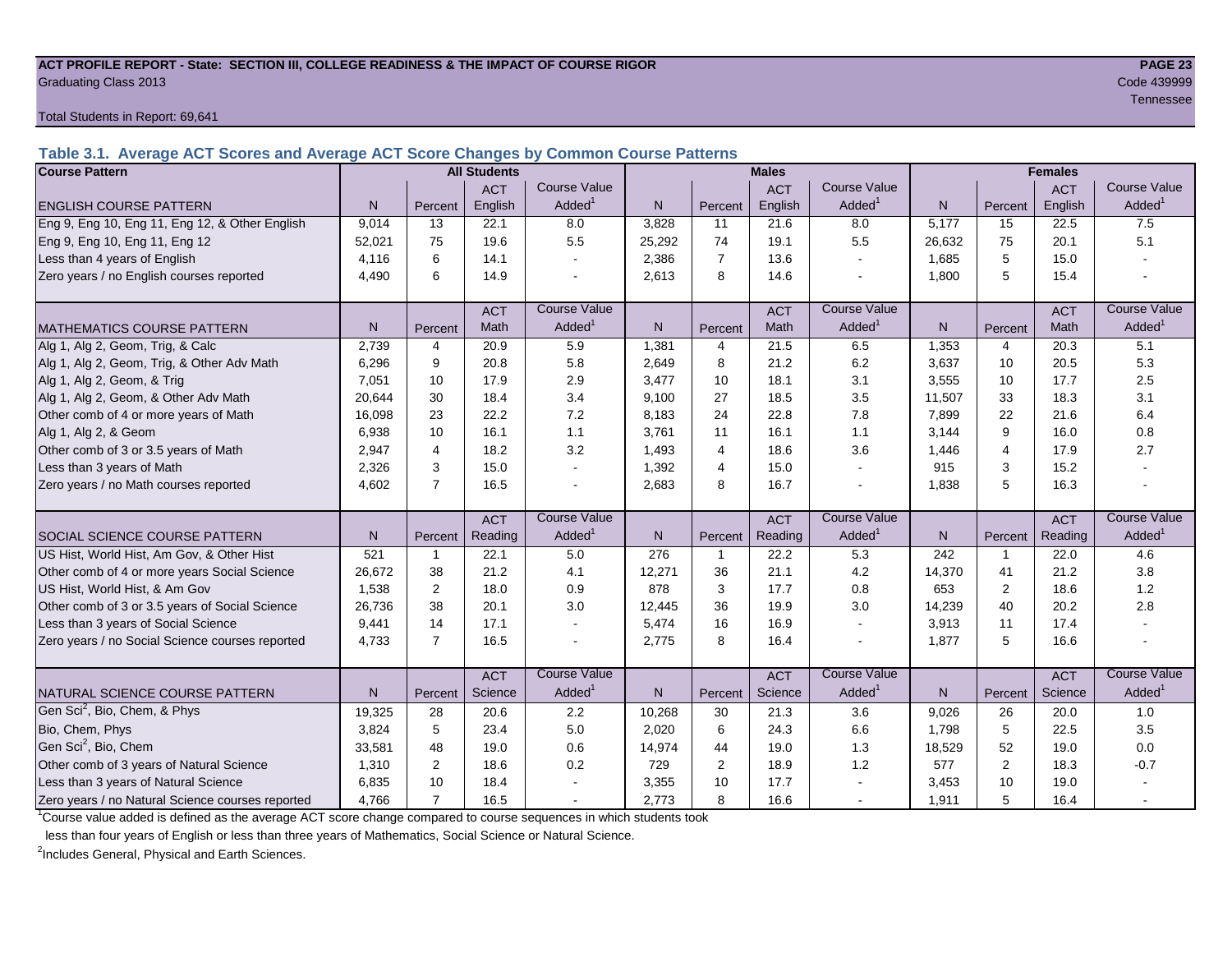#### ACT PROFILE REPORT - State: SECTION III, COLLEGE READINESS & THE IMPACT OF COURSE RIGOR **PAGE 24 Graduating Class 2013** Code 439999

Tennessee in die Staatsmannen van die Staatsmannen van die Staatsmannen van die Staatsmannen van die Staatsman

Total Students in Report: 69,641

# **Table 3.2. College Readiness Percents by Common Course Patterns**

| <b>Course Pattern</b>                            |              |                         | <b>State</b> |                  | <b>National</b> |                       |         |                  |  |
|--------------------------------------------------|--------------|-------------------------|--------------|------------------|-----------------|-----------------------|---------|------------------|--|
|                                                  |              | <b>Percent Taking</b>   | Avg ACT      | Percent Who Met  |                 | <b>Percent Taking</b> | Avg ACT | Percent Who Met  |  |
| <b>ENGLISH COURSE PATTERN</b>                    | $\mathsf{N}$ | Pattern                 | English      | <b>Benchmark</b> | N               | Pattern               | English | <b>Benchmark</b> |  |
| Eng 9, Eng 10, Eng 11, Eng 12, & Other English   | 9,014        | 13                      | 22.1         | 75               | 380,375         | 21                    | 21.6    | 73               |  |
| Eng 9, Eng 10, Eng 11, Eng 12                    | 52,021       | 75                      | 19.6         | 60               | 1,265,911       | 70                    | 20.3    | 65               |  |
| Less than 4 years of English                     | 4,116        | 6                       | 14.1         | 24               | 84,048          | 5                     | 15.9    | 36               |  |
| Zero years / no English courses reported         | 4,490        | 6                       | 14.9         | 30               | 68,909          | 4                     | 16.4    | 38               |  |
|                                                  |              |                         |              |                  |                 |                       |         |                  |  |
|                                                  |              | <b>Percent Taking</b>   | Avg ACT      | Percent Who Met  |                 | <b>Percent Taking</b> | Avg ACT | Percent Who Met  |  |
| <b>MATHEMATICS COURSE PATTERN</b>                | $\mathsf{N}$ | Pattern                 | Math         | <b>Benchmark</b> | $\mathsf{N}$    | Pattern               | Math    | <b>Benchmark</b> |  |
| Alg 1, Alg 2, Geom, Trig, & Calc                 | 2,739        | $\overline{4}$          | 20.9         | 43               | 113,999         | 6                     | 23.8    | 68               |  |
| Alg 1, Alg 2, Geom, Trig, & Other Adv Math       | 6,296        | 9                       | 20.8         | 44               | 155,095         | 9                     | 21.9    | 56               |  |
| Alg 1, Alg 2, Geom, & Trig                       | 7,051        | 10                      | 17.9         | 18               | 119,993         | $\overline{7}$        | 19.4    | 32               |  |
| Alg 1, Alg 2, Geom, & Other Adv Math             | 20,644       | 30                      | 18.4         | 22               | 336,291         | 19                    | 19.6    | 32               |  |
| Other comb of 4 or more years of Math            | 16,098       | 23                      | 22.2         | 54               | 610,720         | 34                    | 23.6    | 65               |  |
| Alg 1, Alg 2, & Geom                             | 6,938        | 10                      | 16.1         | 6                | 223,733         | 12                    | 17.2    | 11               |  |
| Other comb of 3 or 3.5 years of Math             | 2,947        | 4                       | 18.2         | 23               | 88,866          | 5                     | 19.7    | 34               |  |
| Less than 3 years of Math                        | 2,326        | 3                       | 15.0         | 3                | 77,906          | 4                     | 16.3    | $\overline{7}$   |  |
| Zero years / no Math courses reported            | 4,602        | $\overline{7}$          | 16.5         | 11               | 72,640          | 4                     | 17.9    | 20               |  |
|                                                  |              |                         |              |                  |                 |                       |         |                  |  |
|                                                  |              | <b>Percent Taking</b>   | Avg ACT      | Percent Who Met  |                 | <b>Percent Taking</b> | Avg ACT | Percent Who Met  |  |
| <b>SOCIAL SCIENCE COURSE PATTERN</b>             | N            | Pattern                 | Reading      | <b>Benchmark</b> | N               | Pattern               | Reading | <b>Benchmark</b> |  |
| US Hist, World Hist, Am Gov, & Other Hist        | 521          | $\mathbf 1$             | 22.1         | 51               | 50,989          | 3                     | 22.2    | 51               |  |
| Other comb of 4 or more years Social Science     | 26,672       | 38                      | 21.2         | 44               | 908,394         | 50                    | 22.0    | 50               |  |
| US Hist, World Hist, & Am Gov                    | 1,538        | $\overline{2}$          | 18.0         | 25               | 106,021         | 6                     | 19.5    | 34               |  |
| Other comb of 3 or 3.5 years of Social Science   | 26,736       | 38                      | 20.1         | 37               | 489,586         | 27                    | 21.0    | 43               |  |
| Less than 3 years of Social Science              | 9,441        | 14                      | 17.1         | 19               | 171,617         | 10                    | 19.1    | 32               |  |
| Zero years / no Social Science courses reported  | 4,733        | $\overline{7}$          | 16.5         | 18               | 72,636          | $\overline{4}$        | 17.7    | 25               |  |
|                                                  |              |                         |              |                  |                 |                       |         |                  |  |
|                                                  |              | <b>Percent Taking</b>   | Avg ACT      | Percent Who Met  |                 | <b>Percent Taking</b> | Avg ACT | Percent Who Met  |  |
| NATURAL SCIENCE COURSE PATTERN                   | N            | Pattern                 | Science      | <b>Benchmark</b> | N               | Pattern               | Science | <b>Benchmark</b> |  |
| Gen Sci <sup>1</sup> , Bio, Chem, & Phys         | 19,325       | 28                      | 20.6         | 36               | 767,293         | 43                    | 21.9    | 46               |  |
| Bio, Chem, Phys                                  | 3,824        | 5                       | 23.4         | 57               | 183,685         | 10                    | 23.0    | 54               |  |
| Gen Sci <sup>1</sup> , Bio, Chem                 | 33,581       | 48                      | 19.0         | 21               | 504,165         | 28                    | 19.9    | 28               |  |
| Other comb of 3 years of Natural Science         | 1,310        | $\overline{\mathbf{c}}$ | 18.6         | 20               | 51,822          | 3                     | 19.1    | 25               |  |
| Less than 3 years of Natural Science             | 6,835        | 10                      | 18.4         | 22               | 218,267         | 12                    | 18.0    | 17               |  |
| Zero years / no Natural Science courses reported | 4,766        | $\overline{7}$          | 16.5         | 11               | 74,011          | 4                     | 17.8    | 18               |  |

<sup>1</sup>Includes General, Physical and Earth Sciences.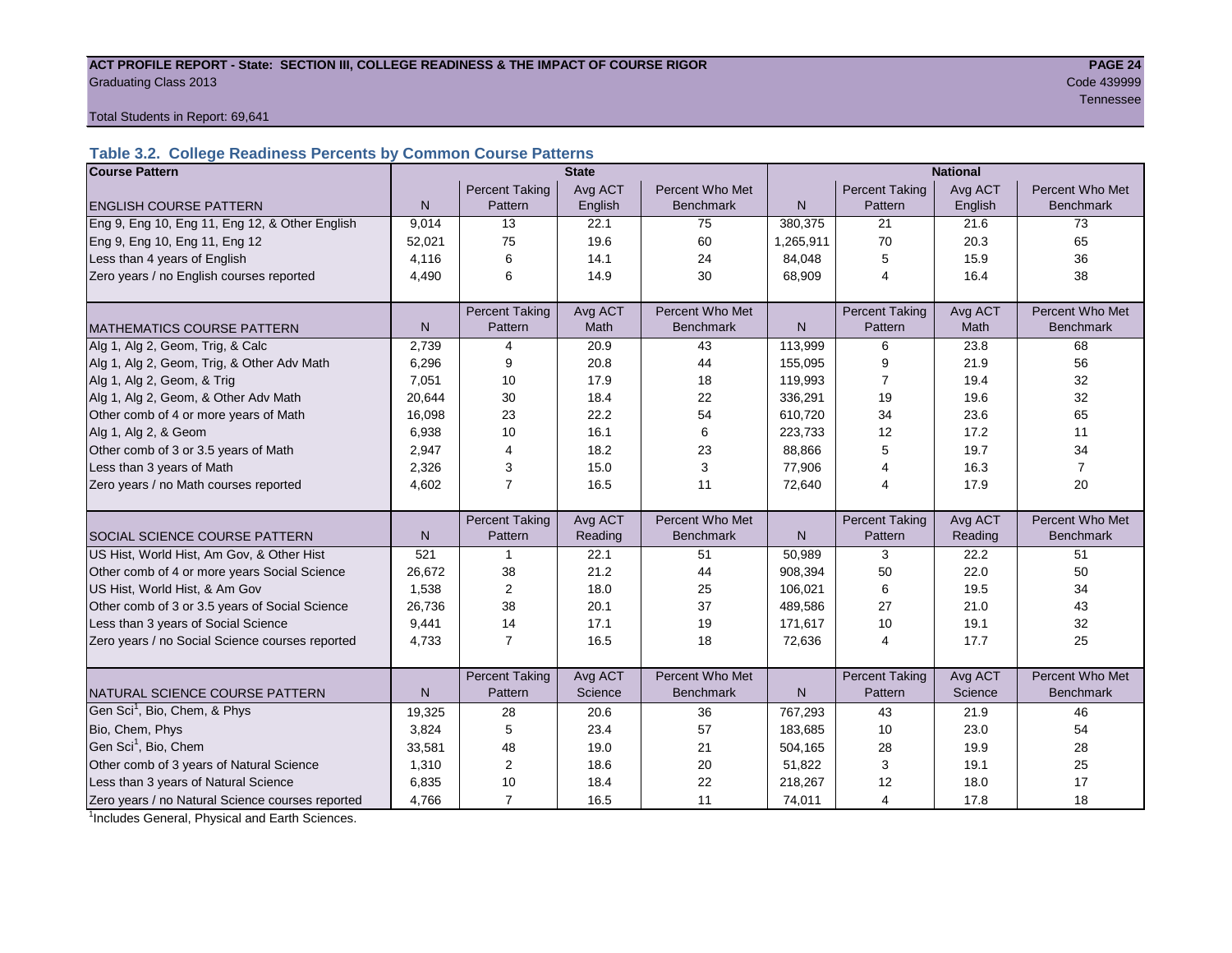# Section IV Career and Educational Aspirations

Beginning with the Graduating Class of 2013, all students whose scores are college reportable, both standard and extended time tests, are now included. Also beginning with the 2013 Graduating Class data, College Readiness Benchmarks for Reading and Science were updated to reflect the most recent college coursework research.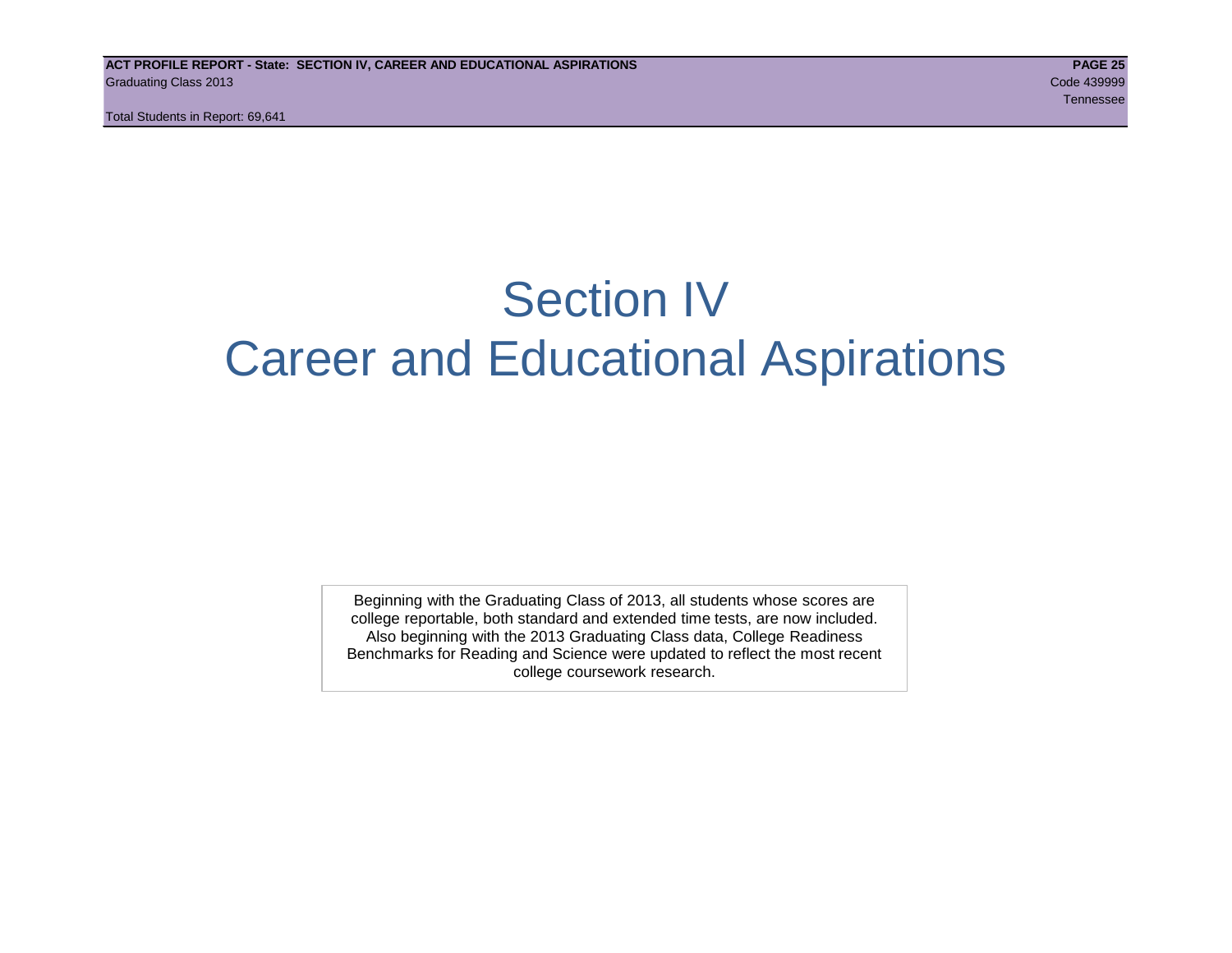#### **ACT PROFILE REPORT - State: SECTION IV, CAREER AND EDUCATIONAL ASPIRATIONS PAGE 26** Graduating Class 2013 Code 439999

# Tennessee in die Staatsmannen van die Staatsmannen van die Staatsmannen van die Staatsmannen van die Staatsman

### Total Students in Report: 69,641

**Table 4.1. Distribution of Planned Educational Majors for All Students by College Plans**

|                                              | <b>All Students</b><br>Plan on 2 Years or Less of College |                      |                 |       |                      |                 | Plan on 4 Years or More of College |                         |                 |
|----------------------------------------------|-----------------------------------------------------------|----------------------|-----------------|-------|----------------------|-----------------|------------------------------------|-------------------------|-----------------|
| <b>Planned Educational Major</b>             | N <sup>1</sup>                                            | Percent <sup>2</sup> | Avg ACT<br>Comp | N.    | Percent <sup>2</sup> | Avg ACT<br>Comp | N                                  | Percent <sup>2</sup>    | Avg ACT<br>Comp |
| Agriculture & Natural Resources Conservation | 1,498                                                     | 2                    | 17.9            | 313   | 4                    | 15.4            | 1,094                              | 2                       | 18.7            |
| Architecture                                 | 617                                                       |                      | 20.0            | 64    |                      | 15.5            | 527                                |                         | 20.7            |
| Area, Ethnic, & Multidisciplinary Studies    | 94                                                        | $\Omega$             | 21.0            |       | $\Omega$             | 14.4            | 79                                 | $\Omega$                | 21.9            |
| Arts: Visual & Performing                    | 5,263                                                     | 8                    | 19.3            | 690   | 10                   | 15.9            | 4,233                              | 8                       | 20.0            |
| <b>Business</b>                              | 4.856                                                     | $\overline{7}$       | 19.9            | 519   | $\overline{7}$       | 15.9            | 4,104                              | 8                       | 20.5            |
| Communications                               | 1,258                                                     | $\overline{2}$       | 20.9            | 63    | 1                    | 16.7            | 1,147                              | 2                       | 21.3            |
| Community, Family, & Personal Services       | 3,190                                                     | 5                    | 17.0            | 782   | 11                   | 15.5            | 2,105                              | $\overline{4}$          | 17.9            |
| Computer Science & Mathematics               | 1,419                                                     | 2                    | 21.5            | 141   | 2                    | 17.0            | 1,203                              | 2                       | 22.2            |
| Education                                    | 3,337                                                     | 5                    | 19.9            | 197   | 3                    | 15.5            | 3,011                              | 6                       | 20.3            |
| Engineering                                  | 4,175                                                     | 6                    | 22.2            | 348   | 5                    | 15.7            | 3,614                              |                         | 22.9            |
| Engineering Technology & Drafting            | 1.189                                                     | 2                    | 18.4            | 322   | 4                    | 15.7            | 777                                | $\overline{\mathbf{1}}$ | 19.7            |
| English & Foreign Languages                  | 705                                                       |                      | 23.2            | 24    | $\Omega$             | 18.0            | 653                                |                         | 23.3            |
| Health Administration & Assisting            | 2,026                                                     | 3                    | 17.6            | 309   | 4                    | 15.9            | 1,609                              | 3                       | 18.0            |
| Health Sciences & Technologies               | 15,175                                                    | 22                   | 20.1            | 1.112 | 16                   | 16.5            | 13,498                             | 26                      | 20.5            |
| Philosophy, Religion, & Theology             | 392                                                       |                      | 21.4            | 19    | 0                    | 17.7            | 349                                |                         | 21.7            |
| Repair, Production, & Construction           | 1,448                                                     | 2                    | 16.5            | 768   | 11                   | 15.8            | 490                                | $\overline{ }$          | 18.0            |
| Sciences: Biological & Physical              | 2,898                                                     | 4                    | 22.5            | 84    |                      | 16.6            | 2,702                              | 5                       | 22.8            |
| Social Sciences & Law                        | 4,622                                                     |                      | 20.7            | 190   | 3                    | 16.0            | 4,249                              | 8                       | 20.9            |
| <b>Undecided</b>                             | 7,253                                                     | 10                   | 20.7            | 699   | 10                   | 16.0            | 5,606                              | 11                      | 21.6            |
| No Response                                  | 7,986                                                     | 11                   | 15.6            | 444   | 6                    | 13.7            | 628                                |                         | 15.2            |

1 2-Year and 4-Year "N" counts do not reflect "Missing" and "Other" college plans, therefore they may not add up to the N count for All Students.

<sup>2</sup> Percent of students tested within College Plan groups (All Students, 2-Year, 4-Year).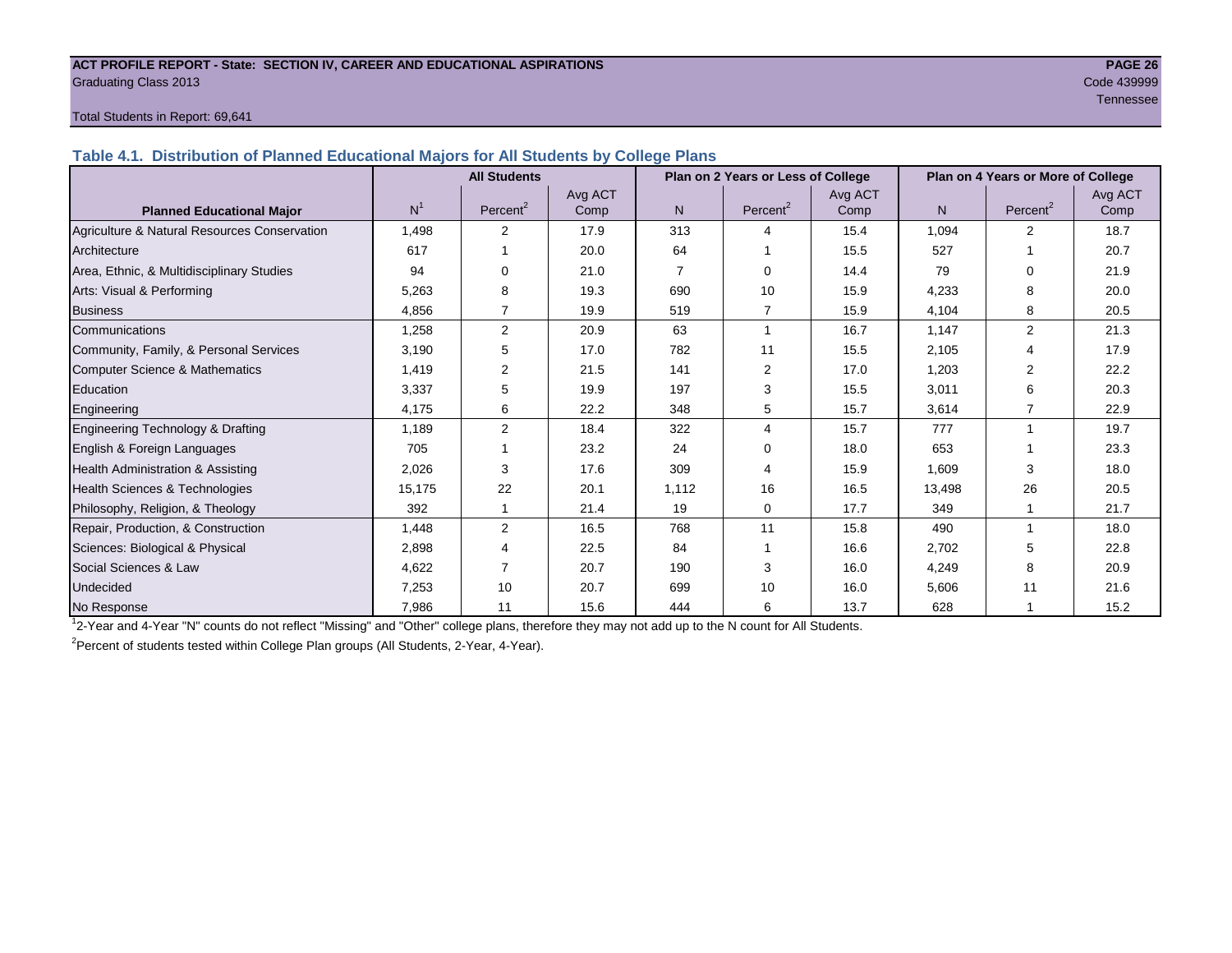#### **ACT PROFILE REPORT - State: SECTION IV, CAREER AND EDUCATIONAL ASPIRATIONS PAGE 27** Graduating Class 2013 Code 439999

#### Total Students in Report: 69,641

### **Table 4.2. Average ACT Composite Scores for Racial/Ethnic Groups by Post-Secondary Educational Aspirations**

| <b>Educational Degree</b> | <b>All Racial/Ethnic Groups</b><br><b>Combined</b> |         | <b>Black/African American</b> |         |    | American Indian/ Alaska Native |        | White   | Hispanic/Latino |         |  |
|---------------------------|----------------------------------------------------|---------|-------------------------------|---------|----|--------------------------------|--------|---------|-----------------|---------|--|
| <b>Aspirations</b>        | N.                                                 | Average | N.                            | Average | N. | Average                        | N      | Average | N.              | Average |  |
| Voc-Tech                  | 2,520                                              | 15.5    | 457                           | 14.1    | 13 | 14.8                           | 1.779  | 15.9    | 122             | 15.5    |  |
| 2-yr College Degree       | 4,653                                              | 15.9    | 822                           | 13.9    | 22 | 15.5                           | 3,258  | 16.5    | 283             | 15.4    |  |
| <b>Bachelors Degree</b>   | 30,017                                             | 19.4    | 5,863                         | 16.3    | 92 | 18.1                           | 20,657 | 20.4    | 1.407           | 18.1    |  |
| <b>Graduate Study</b>     | 8,001                                              | 22.8    | 1.075                         | 18.1    | 21 | 20.9                           | 5,939  | 23.7    | 315             | 21.1    |  |
| Prof. Level Degree        | 13,794                                             | 22.2    | 2,740                         | 18.6    | 50 | 20.5                           | 8,821  | 23.2    | 760             | 20.5    |  |
| Other                     | 1,897                                              | 16.2    | 289                           | 14.6    | 6  | 13.8                           | 1,324  | 16.6    | 131             | 15.6    |  |
| No Response               | 8,759                                              | 16.7    | 2,157                         | 14.2    | 49 | 15.0                           | 4,651  | 17.8    | 517             | 15.8    |  |

| <b>Educational Degree</b> | <b>All Racial/Ethnic Groups</b><br><b>Combined</b> |         | <b>Asian</b> |         |               | Native Hawaiian/<br><b>Other Pacific Islander</b> |     | Two or more races | Prefer not to respond/<br><b>No Response</b> |         |
|---------------------------|----------------------------------------------------|---------|--------------|---------|---------------|---------------------------------------------------|-----|-------------------|----------------------------------------------|---------|
| <b>Aspirations</b>        | N                                                  | Average | N            | Average | N.<br>Average |                                                   | N.  | Average           | Ν                                            | Average |
| Voc-Tech                  | 2.520                                              | 15.5    | 20           | 17.2    |               | 15.0                                              | 47  | 15.9              | 80                                           | 14.8    |
| 2-yr College Degree       | 4,653                                              | 15.9    | 36           | 16.0    |               | 13.6                                              | 77  | 16.4              | 150                                          | 15.4    |
| Bachelors Degree          | 30,017                                             | 19.4    | 410          | 19.3    | 37            | 19.3                                              | 787 | 19.5              | 764                                          | 19.3    |
| <b>Graduate Study</b>     | 8,001                                              | 22.8    | 168          | 24.1    |               | 24.0                                              | 228 | 22.7              | 252                                          | 23.1    |
| Prof. Level Degree        | 13.794                                             | 22.2    | 420          | 25.6    | 22            | 20.1                                              | 446 | 21.9              | 535                                          | 22.7    |
| Other                     | 1,897                                              | 16.2    | 25           | 18.7    |               | 17.3                                              | 35  | 17.0              | 84                                           | 16.8    |
| No Response               | 8,759                                              | 16.7    | 100          | 20.6    |               | 15.7                                              | 187 | 17.7              | 1,089                                        | 17.1    |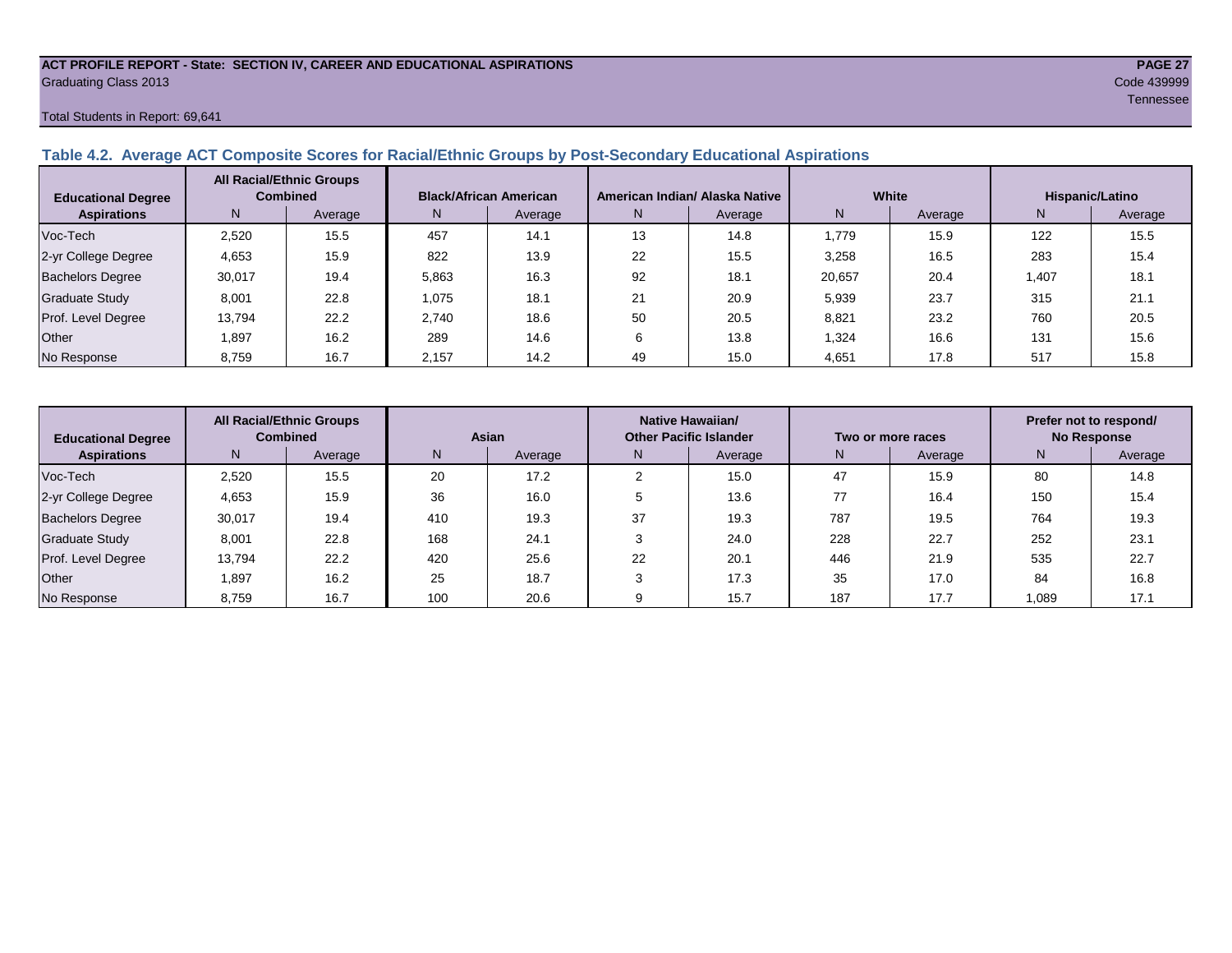#### **ACT PROFILE REPORT - State: SECTION IV, CAREER AND EDUCATIONAL ASPIRATIONS PAGE 28 Graduating Class 2013** Code 439999 Code 439999

#### Total Students in Report: 69,641

# **Table 4.3. Students' Score Report Preferences at Time of Testing**

|                                                      |                  |                           |            |              | <b>Percent of Students in</b> |                                           |         |           |                |                         |                |
|------------------------------------------------------|------------------|---------------------------|------------|--------------|-------------------------------|-------------------------------------------|---------|-----------|----------------|-------------------------|----------------|
|                                                      |                  | <b>Number of Students</b> |            |              |                               | <b>College Readiness Standards Ranges</b> |         |           |                |                         |                |
|                                                      |                  |                           |            | 2nd-6th      |                               |                                           |         |           |                |                         |                |
| Name                                                 | <b>State</b>     | <b>Total</b>              | 1st Choice | Choice       | $01 - 12$                     | $13 - 15$                                 | $16-19$ | $20 - 23$ | 24-27          | 28-32                   | 33-36          |
| UNIVERSITY OF TENNESSEE-KNOXVILLE                    | <b>Tennessee</b> | 13,637                    | 5,122      | 8,515        | $\overline{2}$                | 8                                         | 21      | 31        | 25             | 12                      |                |
| MIDDLE TENNESSEE STATE UNIVERSITY                    | Tennessee        | 11,314                    | 3,657      | 7,657        | $\overline{4}$                | 17                                        | 33      | 28        | 13             | 4                       | $\Omega$       |
| UNIVERSITY OF TENNESSEE-CHATTANOOGA                  | Tennessee        | 8,147                     | 2,101      | 6,046        | $\overline{2}$                | 10                                        | 28      | 33        | 20             | $\overline{7}$          | $\Omega$       |
| UNIVERSITY OF MEMPHIS                                | Tennessee        | 6,699                     | 2,291      | 4,408        | $\overline{7}$                | 22                                        | 30      | 23        | 13             | 5                       | $\Omega$       |
| TENNESSEE TECHNOLOGICAL UNIVERSITY                   | Tennessee        | 6,588                     | 2,295      | 4,293        | $\overline{4}$                | 14                                        | 27      | 29        | 18             | 8                       | 1              |
| STATE-COLLEGE/NO REPORTS NOW                         | lowa             | 6,116                     | 6,115      | $\mathbf{1}$ | 16                            | 31                                        | 28      | 17        | 6              | $\overline{2}$          | $\Omega$       |
| <b>EAST TENNESSEE STATE UNIVERSITY</b>               | Tennessee        | 5,045                     | 1,703      | 3,342        | 3                             | 13                                        | 30      | 31        | 18             | 6                       | $\Omega$       |
| UNIVERSITY OF TENNESSEE-MARTIN                       | Tennessee        | 4,244                     | 1,285      | 2,959        | $\overline{4}$                | 15                                        | 34      | 30        | 13             | $\overline{4}$          | $\Omega$       |
| <b>AUSTIN PEAY STATE UNIVERSITY</b>                  | Tennessee        | 4,236                     | 1,561      | 2,675        | 3                             | 17                                        | 34      | 29        | 13             | $\overline{\mathbf{4}}$ | $\Omega$       |
| <b>VANDERBILT UNIVERSITY</b>                         | Tennessee        | 3,979                     | 960        | 3,019        | 3                             | 10                                        | 19      | 21        | 21             | 20                      | 5              |
| TENNESSEE STATE UNIVERSITY                           | Tennessee        | 3,739                     | 891        | 2,848        | 11                            | 34                                        | 36      | 15        | $\overline{4}$ | 1                       | $\mathbf 0$    |
| <b>BELMONT UNIVERSITY</b>                            | Tennessee        | 2,455                     | 662        | 1,793        | $\overline{2}$                | 8                                         | 19      | 30        | 26             | 14                      | 1              |
| CARSON-NEWMAN COLLEGE                                | Tennessee        | 2,156                     | 508        | 1,648        | 3                             | 11                                        | 30      | 33        | 17             | 6                       | $\Omega$       |
| PELLISSIPPI STATE TECHNICAL COMM COLL                | Tennessee        | 1,717                     | 692        | 1,025        | 5                             | 19                                        | 34      | 28        | 12             | 3                       | $\Omega$       |
| WALTERS STATE COMMUNITY COLLEGE                      | Tennessee        | 1,691                     | 760        | 931          | 6                             | 22                                        | 37      | 25        | 8              | $\overline{2}$          | $\Omega$       |
| <b>LIPSCOMB UNIVERSITY</b>                           | Tennessee        | 1,627                     | 426        | 1,201        | 2                             | 9                                         | 23      | 29        | 22             | 13                      | $\mathbf{1}$   |
| <b>WESTERN KENTUCKY UNIVERSITY</b>                   | Kentucky         | 1,561                     | 369        | 1,192        | $\overline{2}$                | 15                                        | 34      | 28        | 15             | 5                       | $\Omega$       |
| CHATTANOOGA ST COMM COLL                             | Tennessee        | 1,521                     | 590        | 931          | $\overline{7}$                | 28                                        | 37      | 21        | 6              | -1                      | $\Omega$       |
| UNIVERSITY OF ALABAMA                                | Alabama          | 1,490                     | 471        | 1,019        | 2                             | 6                                         | 14      | 27        | 27             | 20                      | 3              |
| STATE-NO COLLEGE PLANS                               | lowa             | 1,481                     | 1,480      | $\mathbf{1}$ | 31                            | 41                                        | 21      | 6         | $\mathbf{1}$   | $\Omega$                | $\Omega$       |
| SOUTHWEST TENNESSEE COMMUNITY COLLEGE                | Tennessee        | 1,454                     | 520        | 934          | 18                            | 38                                        | 29      | 13        | 3              | $\mathbf 1$             | $\Omega$       |
| MISSISSIPPI STATE UNIVERSITY                         | Mississippi      | 1,434                     | 402        | 1,032        | 3                             | 12                                        | 20      | 27        | 24             | 13                      | $\Omega$       |
| <b>NCAA ELIGIBILITY CENTER</b>                       | Indiana          | 1,429                     | 655        | 774          | $\overline{4}$                | 18                                        | 31      | 27        | 14             | 6                       | $\Omega$       |
| ROANE STATE COMMUNITY COLLEGE                        | Tennessee        | 1,392                     | 603        | 789          | 5                             | 21                                        | 38      | 27        | $\overline{7}$ | 1                       | $\Omega$       |
| UNIVERSITY OF MISSISSIPPI                            | Mississippi      | 1,339                     | 347        | 992          | 3                             | 10                                        | 22      | 33        | 20             | 11                      | 1              |
| ITT TECHNICAL INSTITUTE-KNOXVILLE                    | Tennessee        | 1,312                     | 365        | 947          | 14                            | 33                                        | 34      | 15        | $\overline{4}$ | $\overline{1}$          | $\Omega$       |
| VOLUNTEER STATE COMMUNITY COLLEGE                    | Tennessee        | 1,298                     | 511        | 787          | $\overline{4}$                | 20                                        | 38      | 28        | 8              | $\overline{2}$          | $\Omega$       |
| <b>UNION UNIVERSITY</b>                              | Tennessee        | 1,203                     | 378        | 825          | 3                             | 8                                         | 21      | 31        | 23             | 13                      |                |
| <b>COLUMBIA STATE COMMUNITY COLLEGE</b><br>Tennessee |                  | 1,137                     | 462        | 675          | 6                             | 19                                        | 36      | 28        | 9              | $\overline{2}$          | $\Omega$       |
| MOTLOW STATE COMMUNITY COLLEGE                       | Tennessee        | 1,133                     | 403        | 730          | 5                             | 22                                        | 40      | 23        | 8              |                         | $\Omega$       |
| All Other Institutions                               |                  | 64,893                    | 16,991     | 47,902       | 6                             | 18                                        | 26      | 22        | 15             | 10                      | $\overline{2}$ |
| Total                                                |                  | 167,467                   | 55,576     | 111,891      | 6                             | 17                                        | 28      | 25        | 15             | 8                       | $\mathbf{1}$   |

Tennessee in die Staatsmannen van die Staatsmannen van die Staatsmannen van die Staatsmannen van die Staatsman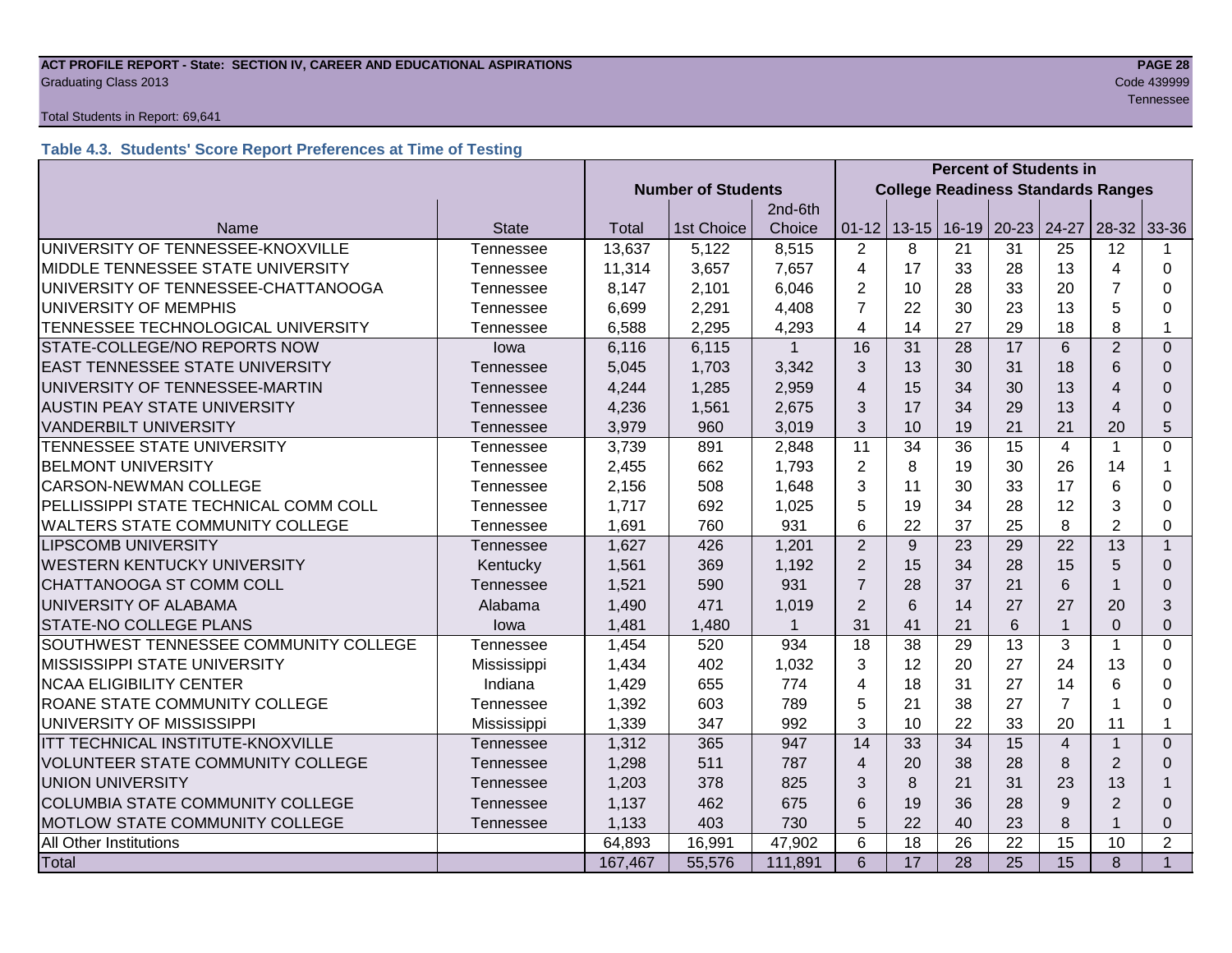# Section V Optional Writing Test Results

Beginning with the Graduating Class of 2013, all students whose scores are college reportable, both standard and extended time tests, are now included. Also beginning with the 2013 Graduating Class data, College Readiness Benchmarks for Reading and Science were updated to reflect the most recent college coursework research.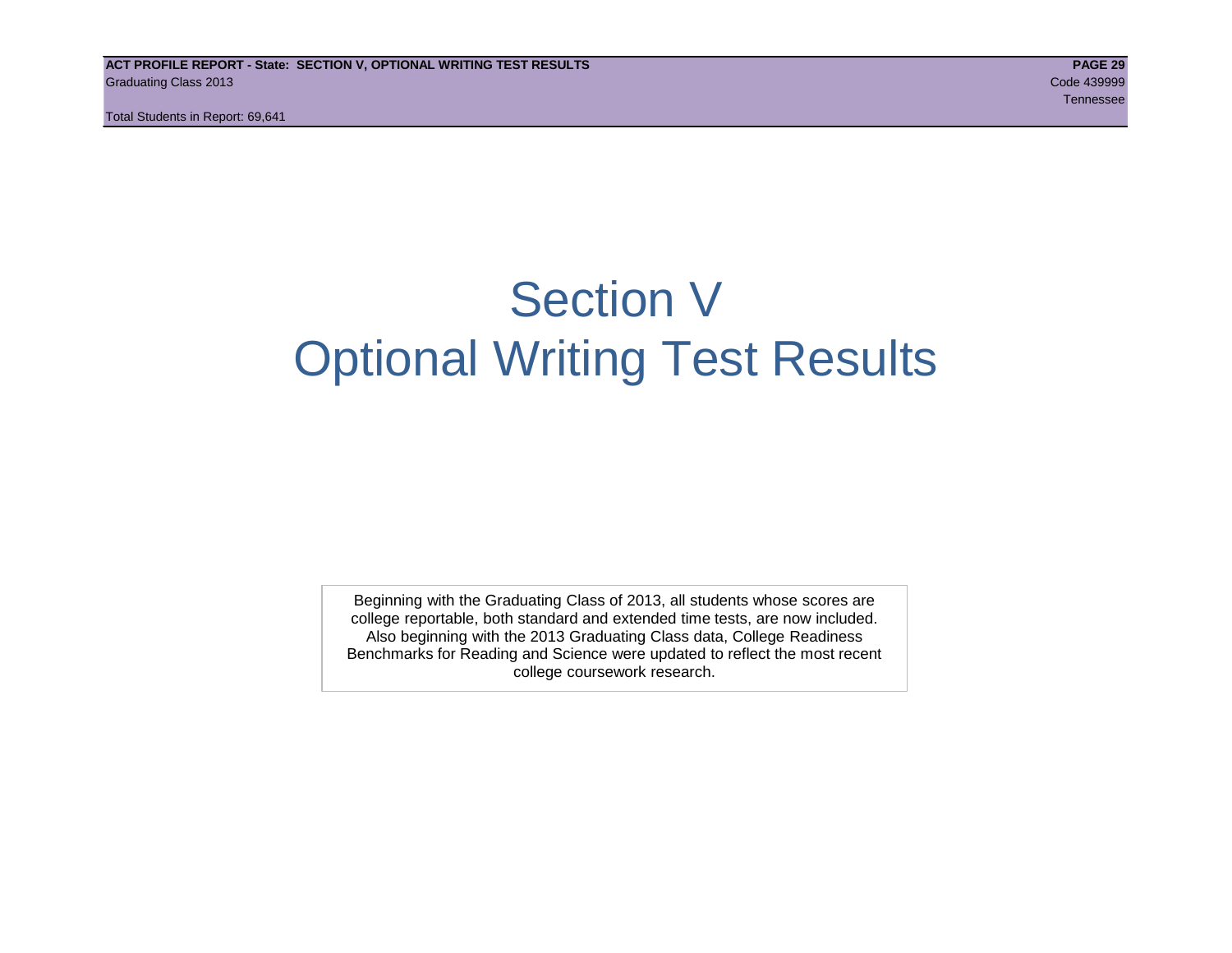#### **ACT PROFILE REPORT - State: SECTION V, OPTIONAL WRITING TEST RESULTS PAGE 30** Graduating Class 2013 Code 439999

#### Total Students in Report: 69,641

Tennessee in die Staatsmannen van die Staatsmannen van die Staatsmannen van die Staatsmannen van die Staatsman

| Table 5.1. Average ACT English and Writing Scores by Race/Ethnicity and Gender for students who took ACT Writing |              |          |                           |                 |              |                 |                                 |          |  |  |
|------------------------------------------------------------------------------------------------------------------|--------------|----------|---------------------------|-----------------|--------------|-----------------|---------------------------------|----------|--|--|
|                                                                                                                  |              |          | <b>Average ACT Scores</b> |                 |              |                 |                                 |          |  |  |
|                                                                                                                  |              | N        |                           | <b>English</b>  |              | <b>Essay</b>    | <b>English/Writing Combined</b> |          |  |  |
|                                                                                                                  | <b>State</b> | National | <b>State</b>              | <b>National</b> | <b>State</b> | <b>National</b> | <b>State</b>                    | National |  |  |
| <b>All Students</b>                                                                                              | 7,582        | 942,769  | 25.8                      | 21.3            | 7.4          | 7.0             | 24.2                            | 20.5     |  |  |
| Black/African American                                                                                           | l.167        | 114,751  | 20.8                      | 16.3            | 6.9          | 6.1             | 20.1                            | 16.0     |  |  |
| <b>IAmerican Indian/Alaska Native</b>                                                                            | 23           | 6,031    | 24.5                      | 16.8            | 7.6          | 6.1             | 23.5                            | 16.4     |  |  |
| White                                                                                                            | 5,078        | 518,407  | 27.0                      | 22.9            | 7.5          | 7.2             | 25.1                            | 21.9     |  |  |
| Hispanic/Latino                                                                                                  | 331          | 151,504  | 23.7                      | 18.6            | 7.4          | 6.8             | 22.7                            | 18.3     |  |  |
| Asian                                                                                                            | 347          | 54,580   | 27.3                      | 23.5            | 7.9          | 7.6             | 25.7                            | 22.7     |  |  |
| Native Hawaiian/Other Pac. Isl.                                                                                  | 8            | 2,812    | 25.1                      | 19.5            | 6.8          | 6.9             | 23.3                            | 19.2     |  |  |
| Two or more races                                                                                                | 240          | 35,355   | 25.4                      | 21.5            | 7.5          | 7.0             | 24.0                            | 20.6     |  |  |
| Prefer not/No Response                                                                                           | 388          | 59,329   | 26.7                      | 21.8            | 7.5          | 7.1             | 25.0                            | 20.9     |  |  |
| <b>Males</b>                                                                                                     | 3,516        | 423,104  | 26.1                      | 21.0            | 7.2          | 6.7             | 24.2                            | 20.1     |  |  |
| Females                                                                                                          | 4,066        | 513,945  | 25.6                      | 21.6            | 7.5          | 7.2             | 24.2                            | 20.9     |  |  |
| Missing                                                                                                          |              | 5,720    |                           | 16.6            |              | 6.3             |                                 | 16.5     |  |  |